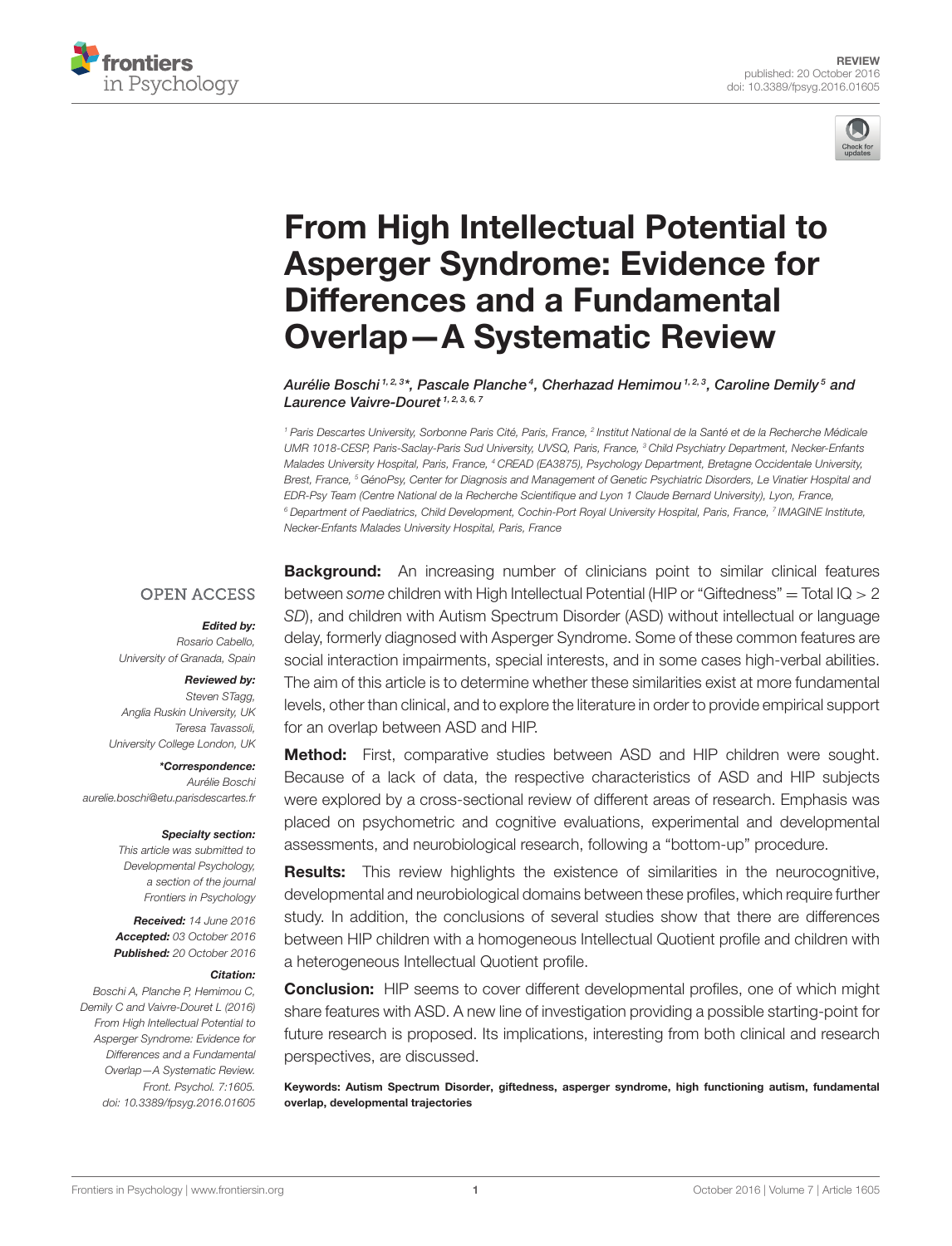# INTRODUCTION

For some years, an increasing number of clinicians have signaled the difficulty in distinguishing, in some cases, high-functioning children with Autism Spectrum Disorder (ASD) from "gifted" children, but this question remains controversial and very little documented.

According to the Diagnostic and Statistical Manual of mental disorders fifth edition (DSM-5) (American Psychiatric Association, [2013\)](#page-13-0), the diagnosis of ASD is based on two main symptom categories (criteria A and B), which can occur over three levels of severity: "criterion A: Persistent deficits in social communication and social interaction across multiple contexts," "criterion B: Restricted, repetitive patterns of behavior, interests, or activities." Criterion C specifies that these symptoms must be present in the early developmental period but may not become fully manifest until social demands exceed limited capabilities, or they may be masked by learned strategies in later life.

In the field of "giftedness," four cases can be identified, sometimes interrelated, in which this term is used (Subotnik et al., [2011\)](#page-15-0), namely to describe: (1) high academic achievers; (2) individuals who score at least 2 Standard Deviations (SD) above the average on intellectual tests (Full Scale Intellectual Quotient of 130 and more on the Wechsler Scales, widely used); (3) individuals exhibiting outstanding talent in one or more domains of ability and (4) a particular "profile" of individuals with high intellectual ability who also have socio-emotional specificities. These definitions of giftedness are based on different conceptions of the phenomenological reality that this term evokes, and on different models of intelligence. In the first case, giftedness is about academic achievement. In the second, it reflects high level of intellectual abilities, which are not a guarantee of academic achievement, while the third case refers to the development of natural abilities that depend on regular training, in any domain of general intelligence, based on pluralist models of intelligence. Finally, the last conception of giftedness primarily derives from clinical practice.

In this article, the term of "giftedness" will be intentionally avoided because of these conceptual disagreements, and the phrase "High Intellectual Potential" (HIP) will be preferred. HIP refers to individuals who obtain a Full Scale Intellectual Quotient (FSIQ) score of 130 or more on the Wechsler Scales, which explains the use of the term "intellectual." Indeed, the "High Potential" explored in this article concerns the analytical aspects of intelligence, or Sternberg's "componential intelligence" (1985), measured by cognitive efficiency tests, which constitutes a particular domain of general intelligence.

From a clinical viewpoint, some children with HIP present difficulties associated with their high IQ [\(Pfeiffer, 2009\)](#page-14-0), and sometimes fail to achieve in school for different reasons [\(Lupart and Pyryt, 1996\)](#page-14-1). This observation generates conflicting positions. While there are HIP children without any difficulties, those who consult often have associated disorders. Most of the time, they also present considerable discrepancies across the factorial indices on the Wechsler Intelligence Scale for Children 4th edition—or WISC-IV—[\(Wechsler, 2003\)](#page-15-1). Among these "consulting" children with HIP, clinicians have noted that some present common characteristics or clinical features with children with ASD without language or intellectual delay [\(Neihart, 2000;](#page-14-2) [Liratni and Pry, 2011;](#page-14-3) [Guénolé et al., 2013a;](#page-13-1) [Doobay et al., 2014\)](#page-13-2). These features are: social interaction impairments, emotional maladjustment, pedantic use of language, excessive focus on special interests, specific sensorial characteristics, withdrawal into abstraction (imaginary and/or intellectual) or attention deficits, and general clumsiness or recognized praxis disorders. Of course, these features do not systematically appear together and could have different origins depending on whether the child belongs to the autism spectrum or presents HIP. For example, some HIP children are socially isolated because they encounter problems meeting intellectual peers. Alongside, some children who have received a clear diagnosis of ASD also show high cognitive abilities attested by intelligence tests. Obviously, HIP and ASD are not diagnostically mutually exclusive. In this case, clinicians sometimes evoke a "twice-exceptional" condition (association between a disability and high ability/giftedness). However, a large proportion of HIP children share certain clinical signs with ASD without fully meeting the ASD diagnostic criteria. Thus, the question remains: how can we understand this clinical proximity between a certain form of HIP and ASD without language delay?

A growing number of clinicians consider that an overlap exists between ASD and HIP, and emphasize the difficulty in assessing the presence of ASD in a child with a high Intellectual Quotient (IQ) [\(Little, 2002;](#page-14-4) [Lovecky, 2003;](#page-14-5) [Assouline et al., 2009\)](#page-13-3). This potential relationship between high intellectual abilities and ASD is not a novelty. Indeed, [Asperger \(1944\)](#page-13-4) and [Kanner \(1943\)](#page-14-6) both noted the frequent occurrence of individuals with intellectual activity or work in the families of their autistic patients.

The question of an overlap between ASD and HIP also reopens discussions on the distinction between High Functioning Autism (HFA) and Asperger Syndrome (AS) [\(Howlin, 2003;](#page-14-7) Macintosh and Dissanayake, [2004;](#page-14-8) [Matson and Boisjoli, 2008;](#page-14-9) [Kaland, 2011\)](#page-14-10). In fact, according to the DSM-IV-TR, the main criteria enabling differentiation of Autistic Disorder [F84.0] without intellectual deficiency (or HFA) from AS [F84.5] were the absence of the criterion "Qualitative impairments in communication" and the absence of a language delay in AS. In the DSM-5 however, language development is no longer part of the diagnostic criteria. This issue of language development is however crucial for our purposes, since there is generally no history of language delay in HIP children [\(Vaivre-Douret, 2012\)](#page-15-2). Thus, the clinical similarities mentioned above concern certain HIP children and children formerly diagnosed with AS rather than those diagnosed with HFA.

In summary, the aim of this article is to explore the literature in order to provide empirical supports for a better understanding of this clinical overlap between ASD and HIP, and then to propose a new line of investigation for further study.

# METHODS

### Procedure

The procedures implemented for this literature review were as follows.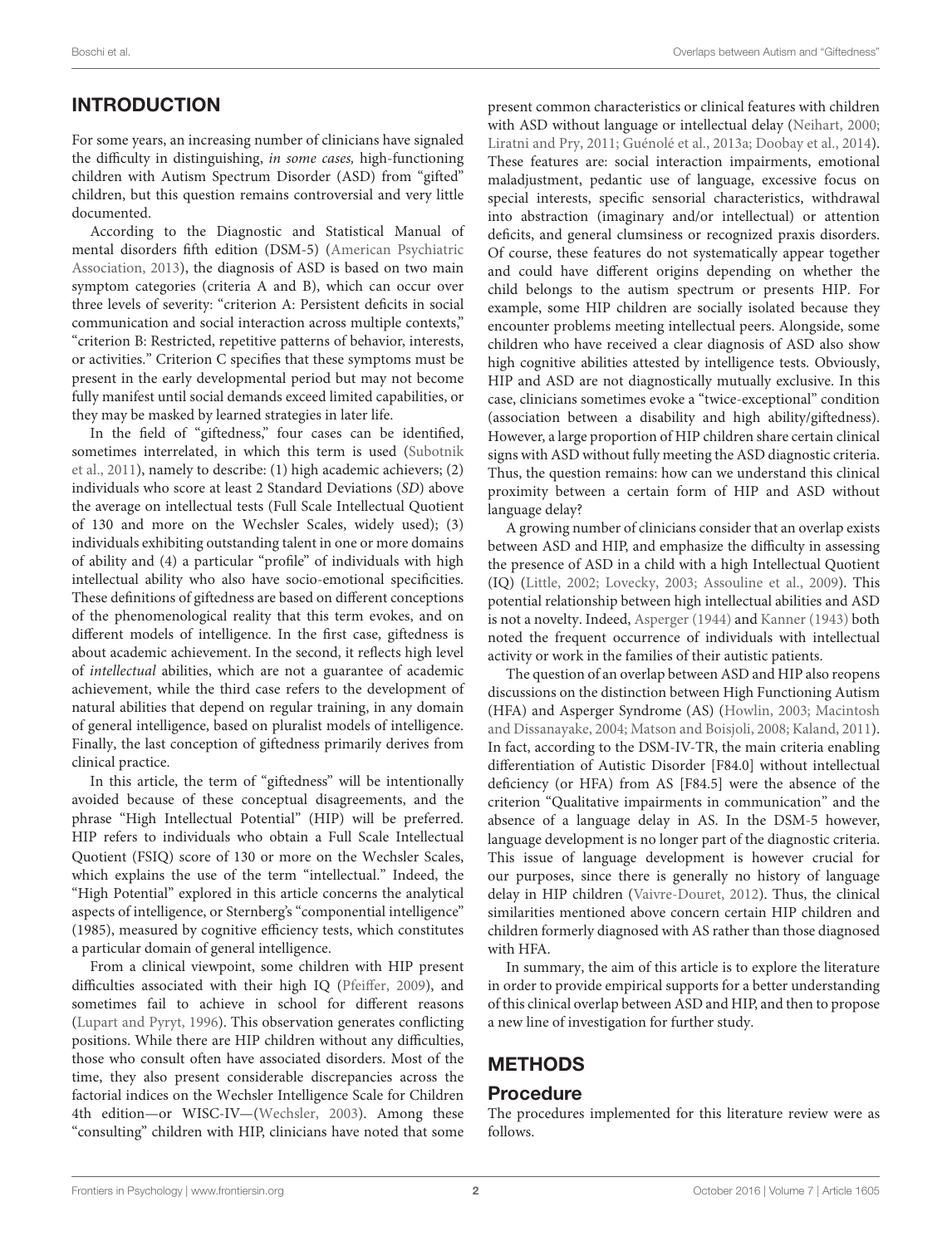A computerized search was conducted using specific keywords processed by two databases: Pubmed/Medline and PsychInfo.

Reviews or meta-analyses were systematically searched and the most recent were selected. The original studies retained for this review came from peer-reviewed journals and were chosen according to: (1) the relevance of their content to the subject at hand (focus on abstracts, tables, discussions); (2) the methodology (participants, clinical assessments, materials used); (3) the publication date (recent studies were preferred); (4) the authors' contributions to a particular field (number of publications in one specific field, theoretical contribution). Studies without any standardized clinical assessment(s) for the diagnosis of ASD or HIP were excluded.

### Search Strategy

An "autism lexical field" was defined as follows: "Autis\*," "ASD," "Pervasive Developmental Disorders," "High functioning Autism," "Asperger Syndrome," and a "giftedness lexical field": Gift<sup>∗</sup> ," "High ability," "Intellectual high ability," "High/Superior Intellectual Quotient," "Intelligen<sup>∗</sup> ."

In a first time, terms from the "autism lexical field" were associated with those from the "giftedness lexical field" in order to verify whether this subject of study, in any area of research, had been addressed before.

Then these two lexical fields were used in association with key words relating to the different subsections in the Results: "Cognit<sup>\*</sup>," "Psychometric<sup>\*</sup>," "Intellectual Quotient," "Special skills/abilities," "Talent," "Mathematical/Verbal abilities," "Attention," "Sensor\*," ," "Emotion," "Anxiety," "Development<sup>∗</sup> ," "Neurobiol<sup>∗</sup> ," "Neurolog<sup>∗</sup> ," "Cortical connectivity," "Neuroanat<sup>∗</sup> ," "Cytoarchitecture," "Cerebral development," "Foetal testosterone," "Prenatal exposure," "Hemispheric asymmetry," "Neuropathology," "Planum temporale," "Superior Temporal Sulcus," "Temporal Lobe," etc.

These terms were also coupled with "High Functioning Autism" AND "Asperger Syndrome" in order to find articles in which a clear distinction between HFA and AS was made, enabling comparisons.

## RESULTS

### Comparative Data between Children with HIP and/or ASD

To our knowledge, just one study has provided an empirical account of the differences between HIP children with and without ASD, providing some information concerning the differential diagnosis [\(Doobay et al., 2014\)](#page-13-2). In this study, Doobay et al. recruited 81 HIP children (Verbal Comprehension and Perceptual Reasoning Indexes of the WISC-IV = or  $> 130$ ). Forty received a diagnosis of ASD assessed by the Autism Diagnostic Interview-Revised (ADI-R) and the Autism Observation Schedule (ADOS). Mean ages were 10.76 years  $(SD = 3.26)$  for the ASD/HIP group and 9.43 years  $(SD = 2.30)$  for the non-ASD/HIP group. Parents, teachers, and participants completed the Behavioral Assessment System for Children 2nd edition (BASC-2). Parents and participants were also asked to complete the Vineland Adaptive Behavior Scales 2nd edition (Vineland-II). Concerning results from the Wechsler scales, no significant differences were found between the ASD group and the non-ASD group, except for Processing Speed Index (PSI), which was significantly lower in the ASD group (96.43 in ASD group vs. 110.41 in the non-ASD group). On the Vineland-II, the ASD group obtained significantly lower scores on the three subscales ("Socialization," "Communication," "Daily Living Skills") in comparison with the non-ASD group who scored slightly above the average, and very much above on the "Communication" subscale. The greatest difference concerned the "Socialization" subscale for which scores were significantly below the average in the ASD group. The mean scores for the other two subscales were within the "Adequate" range (just below the average) in the ASD group. The BASC-2 is composed of several indexes, differing from one "version" (parent/teacher/participant) to another. Overall, the two groups exhibited significant differences on all but two subscales ("Anxiety" and "Conduct Problems"). The scores for the non-ASD group were generally in the average range, whereas the ASD group showed scores within the "At-risk" range  $(-1 \text{ to } -2 \text{ SD})$  concerning the subscales "Depression," "Attention problems," "Hyperactivity," "Adaptability," "Activities of Daily Living" and "Social Skills"; and within the "Clinically Significant" range  $(-2 \text{ to } -3 \text{ SD})$  for the "Atypicality" and "Withdrawal" subscales. These results highlight significant group differences between ASD/HIP children and non-ASD/HIP children. Despite high levels of ability, very high-functioning children with ASD showed difficulties in the adaptive and psychosocial domains, not found in non-ASD/HIP children. In the present study, the absence of an ASD/non-HIP group can be regretted because it would have shown whether these impairments were less pronounced among ASD/HIP children than among non-gifted ASD children.

In the above study, HIP children scored in the average range on the Vineland-II, but these results contrast with another study [\(Liratni and Pry, 2011\)](#page-14-3), which highlighted adaptive difficulties among HIP children. In their original article, [Liratni and Pry](#page-14-3) [\(2011\)](#page-14-3), compared two groups of HIP children from a French sample ( $n = 35$ , mean age: 10 years 7 months): those who were consulting for socio-emotional and/or behavioral issues, and those who were not (control group of "healthy" HIP children). The psychometric profiles of the clinical group on the WISC-IV were more heterogeneous than those in the control group, and were characterized by considerable discrepancy between the VCI and the PRI (29.85 points) in favor of the VCI. The PSI was in the average range for both groups. The results on the Vineland scale showed that: (1) scores in the clinical group were significantly lower than those in the control group and below the average, except for the "Communication" subscale which coincided with the mean, the "Socialization" subscale was 1 SD below the mean and the "Daily Living Skills" subscale was 2 SD below the mean; (2) in the control group, "Communication" and "Socialization" were in the average range, but "Daily Living Skills" was 1 SD below the mean. This research demonstrates the existence of certain adaptive issues even among HIP children who were thought not to have any psychopathological disorders. A negative correlation was also found between PRI and the full scale score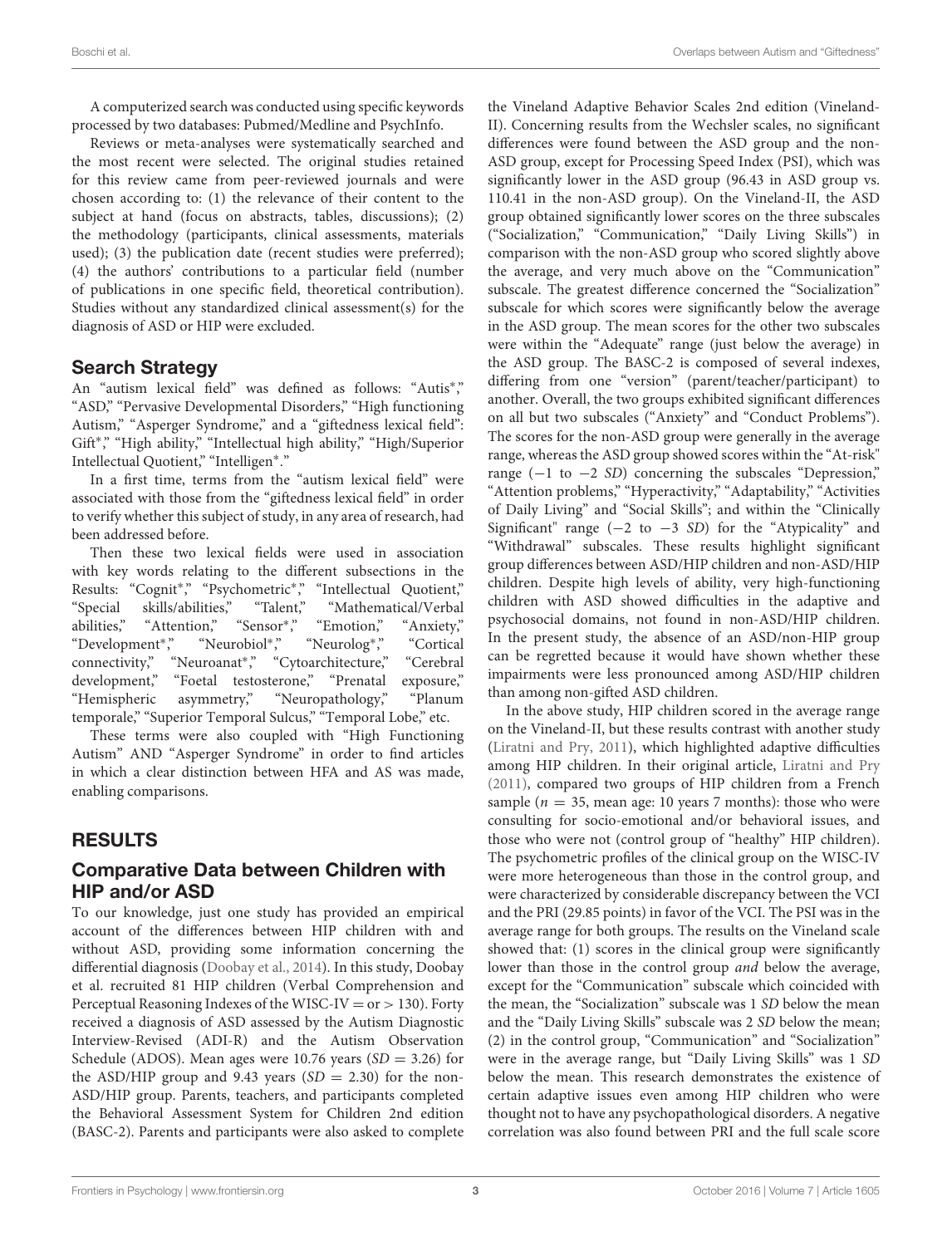on the Vineland scale (Total Social Quotient) suggesting a link between good non-verbal abilities and social difficulties, which, according to the authors, to some extent recalls the HFA/AS profile, where they do not differentiate the two conditions.

This last study suggests that social interaction problems or general adaptive impairments may be associated with HIP, a result that is not found in Doobay's study in which it can be noted that the PSI score of the non-ASD/HIP group is about 10 points higher than the PSI in the two groups of HIP children in Liratni's study. Consequently, it can be supposed that the children with HIP in the first study had a more homogeneous IQ than the children in the second one. Conflicting data on the adaptive skills in HIP children could be also explained by a narrower interpretation of the diagnostic criteria for ASD in France/Europe, which in the French sample in Liratni's study might have led to the inclusion of children who, in other countries/circumstances, might receive a diagnosis of ASD in its least severe form.

Although these two studies cannot be directly compared, they show that ASD/HIP children encounter socio-adaptive difficulties not found in non-ASD/HIP children, and also that these difficulties may be present in some HIP children who have: (1) socio-emotional and/or behavioral issues and (2) a heterogeneous IQ profile. It can be regretted that it is impossible to know what proportion of children with ASD (if any) were included in this HIP group. However, ASD children were included, it can be supposed that these children would not present a typical form of autism, but precisely a "form" for which the diagnosis is open to discussion.

### Empirical Support for Clinical Observations Psychometric and Cognitive Features

The analysis of the psychometric characteristics of these populations is informative for the determination of different clinical features. The psychometric profile of children with HIP on the WISC-IV can be characterized by strong performances on the Verbal Comprehension Index (VCI) and by a Processing Speed Index (PSI) in the mean or lower range, with a trough on "Coding" [\(Kaufman, 1992;](#page-14-11) [Bessou et al., 2005;](#page-13-5) Liratni and Pry, [2007,](#page-14-12) [2011,](#page-14-3) [2012;](#page-14-13) [Lohman et al., 2008\)](#page-14-14). These two features of the psychometric profile of children with HIP correspond to those presented by children with AS (**[Table 1](#page-4-0)**). According to Huber [\(Huber, 2008\)](#page-14-15), who makes no distinction between AS and HFA, this trough on "Coding" is also found in children with ASD who have a high IQ. In addition, these characteristics (very high VCI and PSI in the mean or lower range) appear to be constant over time, irrespective of the WISC version considered. However, low scores on the PSI may not always lead to the same clinical interpretation. Furthermore, inter and/or intrascale IQ heterogeneity in the population with HIP tends to be the norm and not the exception [\(Jambaqué, 2004;](#page-14-16) Pereira-Fradin, [2004;](#page-14-17) [Liratni and Pry, 2012\)](#page-14-13). It is however possible that HIP subjects with homogeneous IQ profiles might be not taken into account because they are "doing fine" and thus are not often identified. Recent research [\(Guénolé et al., 2013a;](#page-13-1) Simoes-Loureiro et al., [2013\)](#page-15-3) concludes that the more disharmonious is a profile, the greater the probabilities that the child will present neuropsychological or psychopathological disorders.

A large proportion of heterogeneous profiles was also evidenced by [Liratni and Pry \(2012\)](#page-14-13). The authors recruited 60 children with HIP (mean age: 9 years 8 months), on the basis of the WISC-IV, from different school backgrounds. The results showed, for a mean FSIQ of 135.1: a mean VCI of 140.6, a mean PRI of 120.9, a mean Working Memory Index (WMI) of 121.7, and a mean PSI of 113.4. Eighty-seven percent of the children in this sample presented a difference of more than 23 points between the highest and the lowest index (an average of 35.6 points over this sample), making their FSIQ impossible to interpret [\(Flanagan and Kaufman, 2004\)](#page-13-6). Five children presented statistically very rare differences ranging from 60 to 69 points. A correlation matrix highlighted a negative relationship between "Vocabulary" and "Coding."

In the field of ASD, it is important here to dissociate HFA and AS. Several studies published before the issue of DSM-5 showed the existence of significant differences between psychometric profiles of children with HFA and those with AS: on the Wechsler Intelligence Scale for Children 3rd edition (WISC-III) [\(Wechsler, 1991\)](#page-15-4), children with HFA exhibited better visualspatial abilities (Performance Intellectual Quotient or PIQ) than verbal skills (Verbal Intellectual Quotient or VIQ) and the reverse was observed in children with AS (Ghaziuddin and Mountain-Kimchi, [2004;](#page-13-7) [Koyama et al., 2007;](#page-14-18) [Noterdaeme et al., 2010;](#page-14-19) [Girardot et al., 2012;](#page-13-8) [Planche and Lemonnier, 2012;](#page-14-20) [Chiang et al.,](#page-13-9) [2014\)](#page-13-9). Their scores on the different indexes and subtests are detailed hereafter (**[Table 1](#page-4-0)**).

**[Table 1](#page-4-0)** shows on the one hand the scores of AS and HFA children on the WISC-III drawn from five different studies comparing these two populations (Ghaziuddin and Mountain-Kimchi, [2004;](#page-13-7) [Koyama et al., 2007;](#page-14-18) [Noterdaeme et al., 2010;](#page-14-19) [Girardot et al., 2012;](#page-13-8) [Planche and Lemonnier, 2012\)](#page-14-20), and on the other the scores of HIP children derived from one study (Bessou et al., [2005\)](#page-13-5).

The results show that Full Scale IQ is higher in AS children than in HFA children in 4 of the 5 studies. The Verbal IQ score is also higher than the Performance IQ score in AS children in all these studies, and Performance IQ is higher than Verbal IQ in HFA children in 4 of the 5 studies. In addition, according to these results, Verbal IQ is always higher in children with AS than in those with HFA. In contrast, Performance IQ is higher in children with HFA than in those with AS in only 2 of the 5 studies. According to these studies, in children with AS, the subtest that is the most often well-performed is "Information" from the verbal scale, and the most often failed is "Coding." In the children with HFA, "Block Design" from the performance scale constitutes the best performed subtest in the most of these studies, whereas "Coding" appears to be the most often failed.

As expected, the scores obtained by children with HIP in the study by Bessou et al. are globally higher than those of children with AS or HFA. In this HIP group, Verbal IQ is higher than Performance IQ in 81.7% of cases, and "Similarities" obtained the highest score whereas "Coding" obtained the lowest.

It can be observed that Verbal IQ reflects strength of the cognitive profile among children with AS and those with HIP, but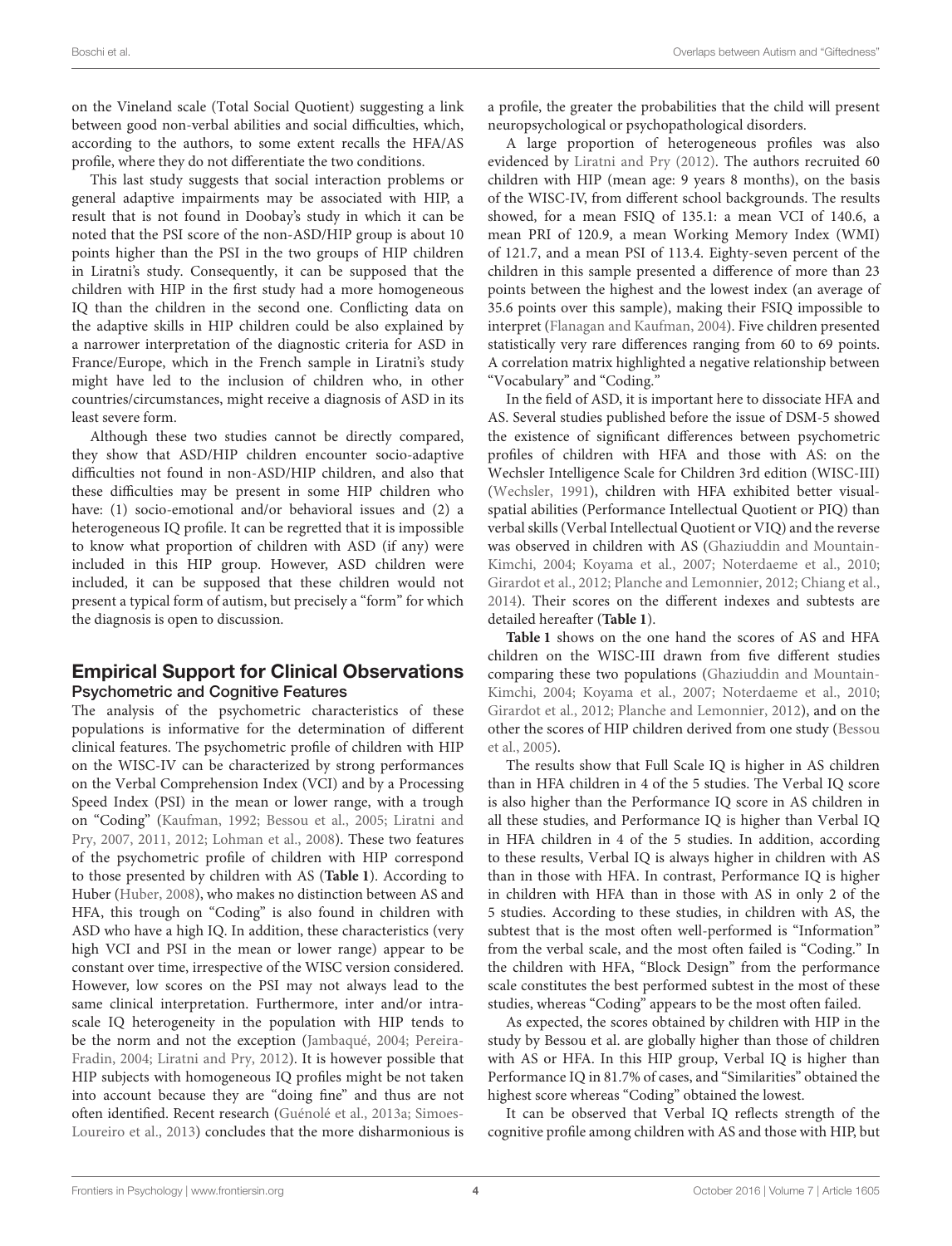#### <span id="page-4-0"></span>TABLE 1 | Index and subtest scores on the WISC-III in children with HFA

and with AS [\(Ghaziuddin and Mountain-Kimchi, 2004;](#page-13-7) [Koyama et al., 2007;](#page-14-18) [Noterdaeme et al., 2010;](#page-14-19) [Girardot et al., 2012;](#page-13-8) [Planche and Lemonnier,](#page-14-20) [2012\)](#page-14-20) and with HIP [\(Bessou et al., 2005\)](#page-13-5).

|                                      | <b>Diagnosis Groups</b> |              |     |  |
|--------------------------------------|-------------------------|--------------|-----|--|
|                                      | <b>HFA</b>              | AS           | HIP |  |
| Ghaziuddin and Mountain-Kimchi, 2004 | $n = 12$                | $n = 22$     |     |  |
| Age (years; months)                  | 12; 5                   | 12; 3        |     |  |
| Full scale IQ (SD)                   | 92.2(15)                | 103.3(16)    |     |  |
| Verbal IQ                            | 91.15 (13)              | 107.4 (12)   |     |  |
| Information                          | 8.7(3)                  | 13.0(3)      |     |  |
| Similarities                         | 10.0(3)                 | 12.0(2)      |     |  |
| Arithmetic                           | 6.3(3)                  | 9.9(3)       |     |  |
| Vocabulary                           | 9.2(2)                  | 11.6(3)      |     |  |
| Comprehension                        | 7.8(3)                  | 9.5(3)       |     |  |
| Performance IQ                       | 93.1(17)                | 96.5(18)     |     |  |
| Picture completion                   | 9.0(2)                  | 11.3(3)      |     |  |
| Picture arrangement                  | 8.7(2)                  | 8.1(3)       |     |  |
| Block design                         | 10.5(5)                 | 11.0 $(4)$   |     |  |
| Coding                               | 7.1(3)                  | 7.2(3)       |     |  |
| Object assembly                      | 9.2(2)                  | 10.5(4)      |     |  |
| Girardot et al., 2012                | $n = 13$                | $n = 18$     |     |  |
| Age (years; months)                  | 11; 1                   | 10; 8        |     |  |
| Full scale IQ (SD)                   |                         |              |     |  |
| Verbal IQ                            | 66.5 (11.1)             | 114(8.5)     |     |  |
| Information                          | 4.9(3.2)                | 13.0(2.7)    |     |  |
| Similarities                         | 6(2.5)                  | 13.0(2.3)    |     |  |
| Arithmetic                           |                         |              |     |  |
| Vocabulary                           | 5.5 (3.2)               | 13.10 (2.15) |     |  |
| Comprehension                        | 4.08(2.11)              | 11.00 (2.68) |     |  |
| Performance IQ                       | 94.50 (10.6)            | 96.00(11)    |     |  |
| Picture completion                   | 9.42 (2.43)             | 11.08 (2.63) |     |  |
| Picture arrangement                  | 8.33 (1.16)             | 9.23(2.31)   |     |  |
| Block design                         | 10.90 (2.67)            | 10.06 (3.10) |     |  |
| Coding                               |                         |              |     |  |
| <b>Object Assembly</b>               |                         |              |     |  |
| Koyama et al., 2007                  | $n = 37$                | $n = 36$     |     |  |
| Age (years; months)                  | 12; 7                   | 12;10        |     |  |
| Full scale IQ (SD)                   | 94.6 (13.5)             | 98.3(14.1)   |     |  |
| Verbal IO                            | 92.8 (18.2)             | 101.2 (17.5) |     |  |
| Information                          | 9.6(4)                  | 10.9(4.3)    |     |  |
| Similarities                         | 9.8(3.8)                | 10.1 (3.1)   |     |  |
| Arithmetic                           | 10.6 (3.7)              | 9.9(3.6)     |     |  |
| Vocabulary                           | 7.6(3.5)                | 10.6(3.9)    |     |  |
| Comprehension                        | 6.2(2.9)                | 9.2(3.4)     |     |  |
| Performance IQ                       | 97.9 (15.1)             | 95.4 (14.5)  |     |  |
| Picture completion                   | 9.0 (3.6)               | 9.3(3.2)     |     |  |
| Picture arrangement                  | 8.5(3.1)                | 9.3(3.3)     |     |  |
| <b>Block design</b>                  | 12.0(3.9)               | 11.5 (3.5)   |     |  |
| Coding                               | 9.2(4)                  | 7.5(2.7)     |     |  |
| Object assembly                      | 10.0 (3.7)              | 9.6(3)       |     |  |
| Noterdaeme et al., 2010              | $n = 51$                | $n = 55$     |     |  |
| Age (years; months)                  | 10; 6                   | 11; 2        |     |  |
|                                      |                         |              |     |  |

#### TABLE 1 | Continued

|                             |                | <b>Diagnosis Groups</b>      |              |  |  |
|-----------------------------|----------------|------------------------------|--------------|--|--|
|                             | <b>HFA</b>     | AS                           | HIP          |  |  |
| Full Scale IQ (SD)          | 94.0 (9.6)     | 104.1 (14.3)                 |              |  |  |
| Verbal IQ                   | 97.6 (12.4)    | 113.3 (18.5)                 |              |  |  |
| Information                 | 10.7(2.5)      | 12.6(3.3)                    |              |  |  |
| Similarities                | 9.8(1.8)       | 12.6(2.9)                    |              |  |  |
| Arithmetic                  | 9.7(3.4)       | 11.4(3.8)                    |              |  |  |
| Vocabulary                  | 9.4(2.4)       | 12.5(3.3)                    |              |  |  |
| Comprehension               | 7.3(2.4)       | 9.6(3.4)                     |              |  |  |
| Performance IQ              | 92.8(11.6)     | 96.5 (16.2)                  |              |  |  |
| Picture completion          | 9.7(2.2)       | 9.9(2.6)                     |              |  |  |
| Picture arrangement         | 6.6(2.2)       | 8.6(3)                       |              |  |  |
| Block design                | 9.9(2.6)       | 11.9(1.9)                    |              |  |  |
| Coding                      | 7.5 (2.2)      | 8.1(2.8)                     |              |  |  |
| Object assembly             | 8.8(2.8)       | 8.9(3.3)                     |              |  |  |
| Planche and Lemonnier, 2012 | $n = 15$       | $n = 15$                     |              |  |  |
| Age (years; months)         | 8;6            | 8:3                          |              |  |  |
| Full Scale IQ (SD)          |                | 98.07 (16.28) 105.53 (16.87) |              |  |  |
| Verbal IQ                   |                | 89.13 (17.56) 112.33 (17.10) |              |  |  |
| Information                 | 8.40 (3.70)    | 13.27 (2.66)                 |              |  |  |
| Similarities                | 9.27 (3.58)    | 13.13 (3.66)                 |              |  |  |
| Arithmetic                  | 6.07 (2.60)    | 9.27(2.74)                   |              |  |  |
| Vocabulary                  | 9.67 (3.04)    | 11.87 (3.18)                 |              |  |  |
| Comprehension               | 7.53 (4.39)    | 12.13 (3.50)                 |              |  |  |
| Performance IQ              | 109.07 (13.52) | 96.53 (14.74)                |              |  |  |
| Picture completion          | 13.40 (1.99)   | 13.47 (3.14)                 |              |  |  |
| Picture arrangement         | 11.60 (3.91)   | 10.13(3.11)                  |              |  |  |
| Block design                | 12.47 (2.39)   | 9.53 (2.90)                  |              |  |  |
| Coding                      | 7.00 (3.85)    | 4.00 (2.80)                  |              |  |  |
| Object assembly             | 11.93 (2.94)   | 10.33 (3.36)                 |              |  |  |
| Bessou et al., 2005         |                |                              | $n = 245$    |  |  |
| Age (years; months)         |                |                              | 8; 5         |  |  |
| Full scale IQ (SD)          |                |                              | 138.37 $(-)$ |  |  |
| Verbal IQ                   |                |                              | 137.84 $(-)$ |  |  |
| Information                 |                |                              | 15.23 $(-)$  |  |  |
| Similarities                |                |                              | 17.02 $(-)$  |  |  |
| Arithmetic                  |                |                              | $13.84 (-)$  |  |  |
| Vocabulary                  |                |                              | 15.81 $(-)$  |  |  |
| Comprehension               |                |                              | 16.84 $(-)$  |  |  |
| Performance IQ              |                |                              | 126.00 $($   |  |  |
| Picture completion          |                |                              | 14.79 $(-)$  |  |  |
| Picture arrangement         |                |                              | 14.11 $(-)$  |  |  |
| Block design                |                |                              | 13.95 $(-)$  |  |  |
| Coding                      |                |                              | 11.14 $(-)$  |  |  |
| Object assembly             |                |                              | 13.57 $(-)$  |  |  |
|                             |                |                              |              |  |  |

HFA, High Functioning Autism; AS, Asperger Syndrome; HIP, High Intellectual Potential; SD, Standard Deviation; IQ, Intellectual Quotient; "–", No or not available data. Italic values correspond to Standard Deviations (SD).

not among children with HFA. "Coding" appears to be the least well-performed subtest in the HFA, AS and HIP groups.

Marked heterogeneity can be noted across the subtests in the three groups: (1) In the HFA group, the inter-subtest difference

(Continued)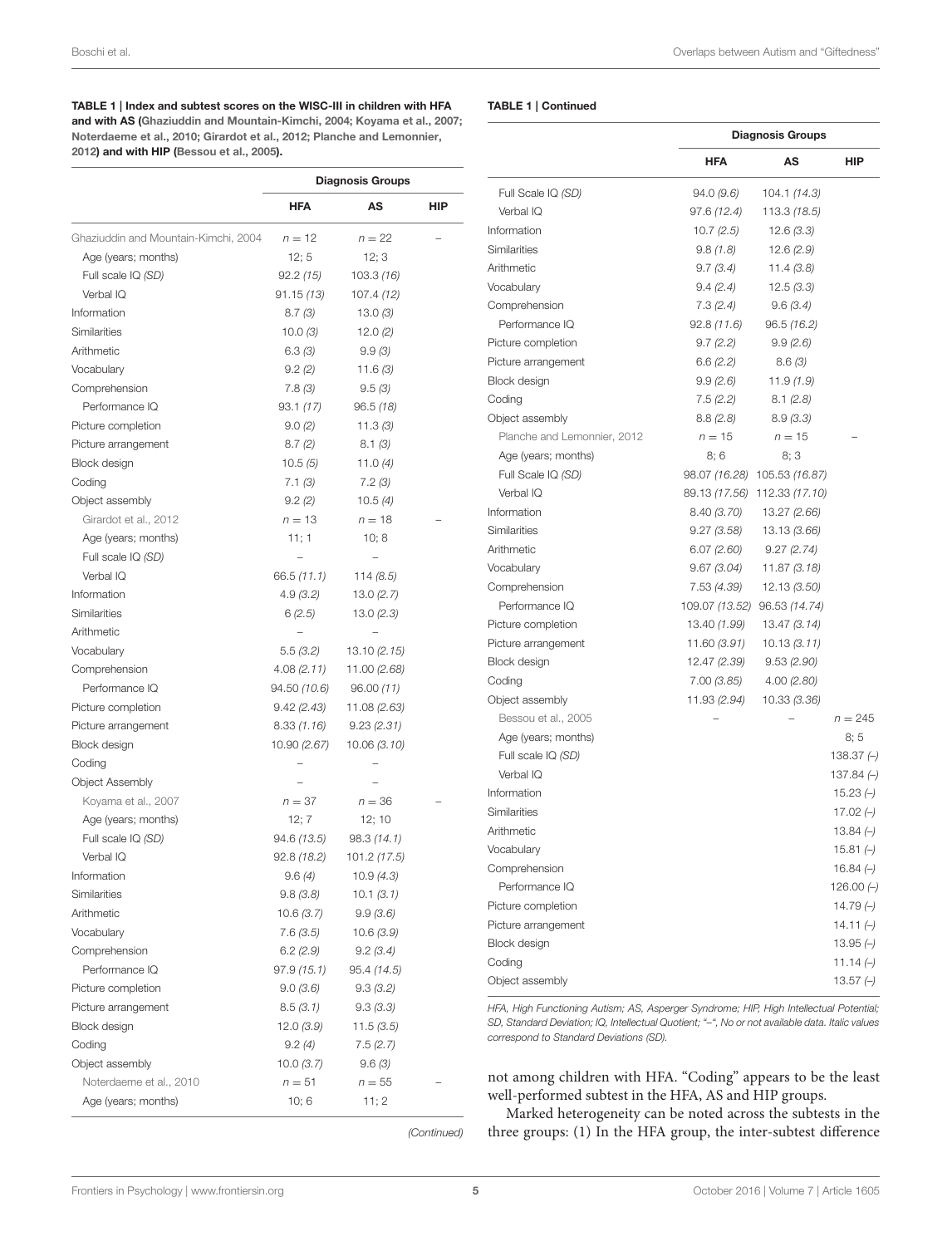(highest score–lowest score) ranges from 4.1 points to 6.82 points according to the studies (mean 5.46); (2) In the AS group, the inter-subtest difference ranges from 3.87 points to 9.47 points (mean 5.53); (3) In the HIP group, the difference is 5.88 points. A difference of more than 5 points is regarded as significant at  $p =$ 0.05 [\(Wechsler, 1991\)](#page-15-4).

This inter-subtest heterogeneity appears to be a psychometric feature common to ASD and HIP. These results, however, should be considered with caution, in particular because they are based on a small number of studies and also because there is no specific psychometric profile associated with a particular population.

#### Specific Abilities or "Special Skills"

This inter-subtest heterogeneity is related to the emergence of "Special Skills" which concern both HIP and ASD subjects. In a study by [Howlin et al. \(2009\)](#page-14-21), out of 125 individuals with ASD in their sample (mean age: 24.1 years,  $SD = 8.6$ ), 28.5% presented out-of-the-ordinary skills, 17% presented out-of-theordinary cognitive abilities (score  $> + 2 SD$  on at least one subtest in the WISC-IV), and 11.6% presented both. The results also show that no subject who obtained a non-verbal IQ below 50 presented special skills, and the diagnostic criterion "restricted, repetitive and stereotyped patterns of behaviors, interests and activities" bore no particular relationship to special skills or special cognitive aptitudes in this study. This suggests that at least the 2nd and 3rd groups presented inter-subtest heterogeneity on the WISC-IV. Another study [\(Meilleur et al., 2015\)](#page-14-22) suggests that outstanding abilities, which are referred to in the ADI-R as "Special Isolated Skills" (SIS), are a recurrent feature of ASD. In this study, the presence of SIS was evaluated via questions 88–93 in the ADI-R. The results show that, in the sample of individuals with ASD ( $n = 254$ , mean age: 20.81 years), the prevalence of at least one SIS was 62.5%. Among these, 71.7% had more than one SIS. The results also highlight an increase in SIS prevalence with intelligence level and age.

In the study by [Baron-Cohen et al. \(2009\)](#page-13-10), the first characteristic predisposing to the development of a talent is "hyper-systemizing," which, in association with poor central coherence, leads to devoting extra attention to detail. According to the authors, attention to detail in ASD arises from sensory hypersensitivity, in particular visual, and from the preferential use of an analytical processing mode. [Ruthsatz and Urbach](#page-15-5) [\(2012\)](#page-15-5) showed that in their sample of talented subjects with HIP (mean age: 13.63 years), half had a member of their family (direct, 1st or 2nd degree) who had received an ASD diagnosis. These participants scored on average significantly higher than the control group on the Autism Quotient questionnaire (AQ) [\(Baron-Cohen et al., 2001\)](#page-13-11), but lower than the ASD group, except for the sub-category "attention to detail" which was higher than in the ASD group. Results from a second study [\(Ruthsatz et al.,](#page-15-6) [2015\)](#page-15-6) point to genetic evidence suggesting a shared etiology between ASD and "Prodigies." According to this research, a locus on chromosome 1 could be related to the emergence of both autism and "prodigies" in a same family. These results are consistent with the high prevalence of ASD children found among the HIP group in the Doobay's study [\(Doobay et al., 2014\)](#page-13-2).

In addition, according to one study [\(Yun et al., 2011\)](#page-15-7), teenagers with high abilities in mathematics had difficulties in sharing their centers of interest and in interacting with their peers. The results of this study showed that strategic but socially inappropriate behaviors (aiming to win the game) in the HIP group reflected their difficulties in decision-making processes in a social context.

#### Attention

Another common clinical feature concerns attentional processes. Some children with HIP and those with ASD are described by having "fluctuating attention," in other words they can stay focused for hours on their interests but show great difficulty staying concentrated on certain tasks. They tend also to be preoccupied by internal thoughts. The question of the co-occurrence of Attention Deficit/Hyperactivity Disorders (ADHD) and ASD, or ADHD and HIP, has often been addressed [\(Antshel et al., 2007;](#page-13-12) [Loureiro et al., 2009;](#page-14-23) [Grzadzinski et al., 2011;](#page-13-13) [Martin et al., 2014;](#page-14-24) [Ronald et al., 2014;](#page-15-8) [Whitaker et al., 2015\)](#page-15-9).

According to [Martin et al. \(2014\)](#page-14-24), there is a significant overlap of biological processes in ADHD and ASD. [Grzadzinski et al.](#page-13-13) [\(2011\)](#page-13-13) identified a subgroup of children with ADHD among children with ASD. The presence of ADHD in children with HIP is still controversial, but according to some studies this co-occurrence is not anecdotal. [Antshel et al. \(2007\)](#page-13-12) showed that ADHD was a valid diagnosis in presence of a high IQ, since these children present psychiatric and behavioral features consistent with the diagnostic criteria of ADHD in average IQ children. In addition, [Loureiro et al. \(2009\)](#page-14-23) demonstrated that HIP children with ADHD had a particular neuropsychological profile. In this study, 3 groups of HIP children ( $n = 45$ ), aged between 7 and 11 years, were compared: (1) HIP children with a homogeneous profile on the WISC-III (less than 12 points between VIQ and PIQ); (2) HIP children with a heterogeneous profile (VIQ > PIQ); (3) HIP children with a very markedly heterogeneous profile (more than 20 points). The first group obtained better scores on attention tasks than the second and third groups. On the "Digit Span" subtest, the first group performed better than the 2nd and 3rd groups, but only the first and third groups significantly differed from each other. In addition, the diagnostic criteria for ADHD (poor working memory, failure on at least 3 attention tasks, Diag-80, etc.) were examined across the whole sample. The results show that among the 45 children with HIP, 13 met the criteria for the diagnosis of ADHD: 4 belonged to the 2nd group and 9 to the 3rd group. The authors highlight a relationship between heterogeneous IQ and disharmonious neuropsychological profile.

Different features of ADHD seem to be regularly associated with ASD symptomatology but also with HIP, especially when the IQ profile is heterogeneous. Attention deficits, or at least atypical attentional processes, could emerge as another neuropsychological commonality between some ASD children and some HIP children. In addition, a heterogeneous IQ profile could constitute a first indicator of possible associated disorders in HIP children.

#### Sensory Modulation

Sensory modulation specificities are also mentioned in the introduction as being common to ASD and some HIP children. Numerous studies examined the unusual sensory modulation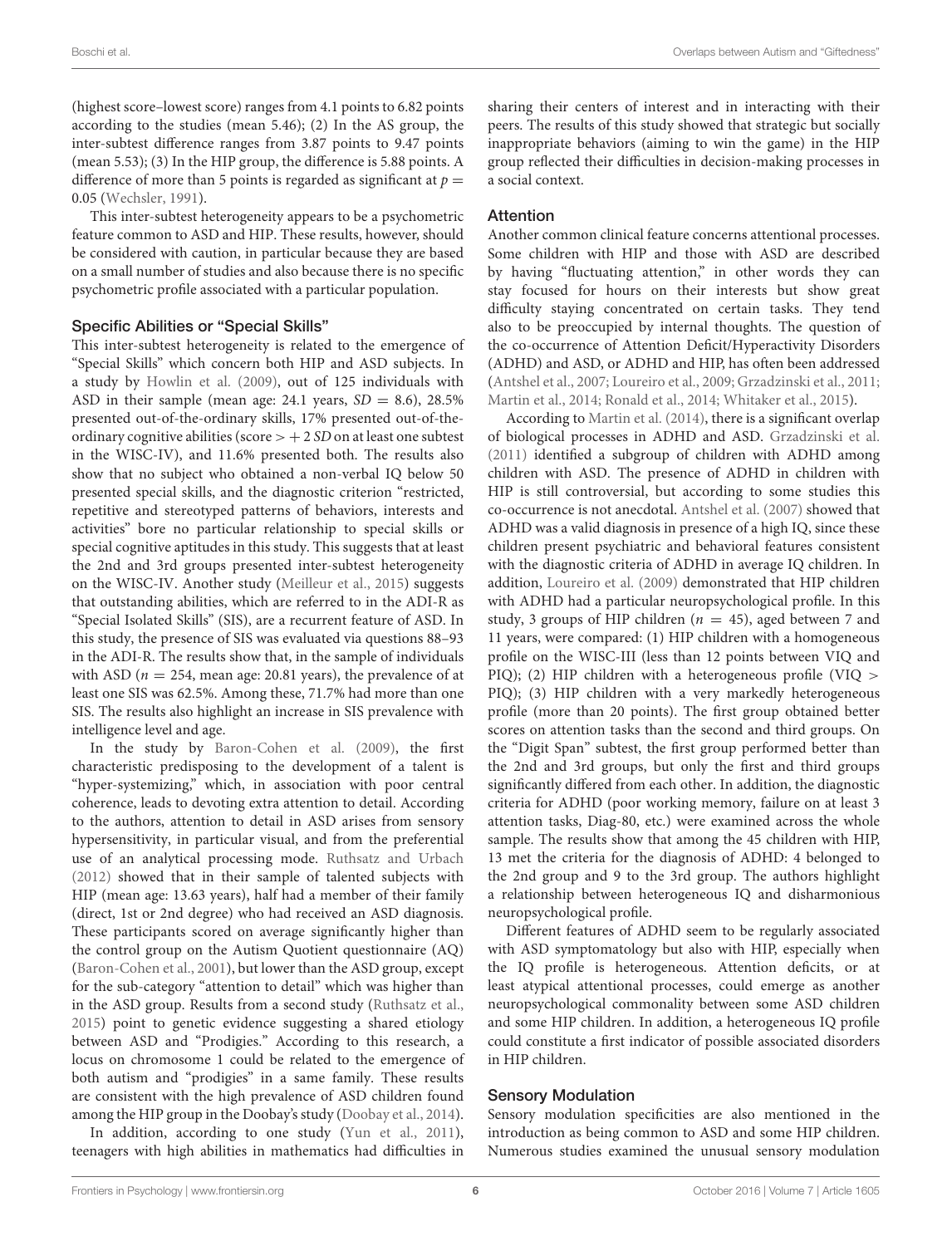in ASD which appears to be a part of the symptomology since the DSM-5 integrated it in criterion B. According to [Leekam et al. \(2007\)](#page-14-25), using the Sensory Profiles [\(Dunn, 1999\)](#page-13-14), in their sample, 94% of subjects with ASD (Low Functioning Autism group:  $n = 16$ , mean age 86.16 months; High Functioning Autism group:  $n = 17$ , mean age 87.00 months) showed atypical sensory processing in numerous conditions. These atypical perceptions and reactions range from a lack of responsiveness (hyposensitivity) to sensory hyper-reactivity (hyperesthesia) which play a role in the preference for a certain type of stimulation and can result in idiosyncratic behavior. This atypical sensory processing persists over time and is not dependant on IQ level [\(Green et al., 2013;](#page-13-15) [Tavassoli et al., 2014\)](#page-15-10).

In the field of HIP, this criterion is practically absent from the literature, whereas it is often cited by parents and clinicians. One study [\(Gere et al., 2009\)](#page-13-16) highlighted specific sensory profiles in children with HIP ( $n = 80$ ; mean age: 8.7 years) using Dunn's questionnaire. The authors performed mean comparisons (t-test) between the HIP group and the norms. On the 14 sections of the Sensory Profile, the scores of the children with HIP differed significantly from the norm in all sections except "Visual Processing" and "Threshold for Response." According to the authors, these results show a greater sensitivity to sensory stimulations, resulting in significantly more intense emotional reactions in subjects with HIP than those observed in typical children. The authors also concluded that children with HIP sometimes present sensory information processing disorders that could cause functional problems. Other researchers (Miller et al., [2007\)](#page-14-26) attribute sensory hyper-responsiveness to behavioral parameters such as impulsiveness, aggressiveness, withdrawal, or avoidance of stimulations, which are classic symptoms in ASD.

#### Emotional Regulation and Adjustment

Explosive emotional reactions are a clinical sign of ASD. Indeed, several studies have concluded that emotional regulation impairments are a key feature of ASD [\(Rogers et al., 2007;](#page-15-11) Rieffe et al., [2011;](#page-15-12) [Samson et al., 2012,](#page-15-13) [2015a,](#page-15-14)[b\)](#page-15-15). [Rogers et al. \(2007\)](#page-15-11) administered the Interpersonal Reactivity Index (IRI) [\(Davis,](#page-13-17) [1980\)](#page-13-17), a 28-item self-report questionnaire that measures both cognitive and affective empathy, to 21 individuals with AS (mean age: 42.9 years,  $SD = 10.6$ ) and 21 controls (mean age: 41.9 years,  $SD = 13.8$ ). The results show that AS individuals scored significantly higher on "Personal Distress" (IRI affective scale) than the control group, and indicate that AS individuals are not impaired in affective empathy but tend to become anxious faced with emotional responses from others. Individuals with AS lack strategies, such as cognitive reappraisal, to reduce the negative effects of someone else's emotions. Consequently, they shift toward egocentric feelings and thoughts in order to reduce or escape from the aversive stimulation. They also experience more negative affects such as anger or fear. These findings and conclusions were relayed in several studies [\(Rieffe et al., 2011;](#page-15-12) [Samson et al., 2012,](#page-15-13) [2015a,](#page-15-14)[b\)](#page-15-15).

Overall, studies on the socio-emotional competences of HIP children have not reached any consensus, and two antagonistic views are upheld in the literature. According to the first, HIP children, on account of their emotional immaturity and their difficulty in managing their emotions, lack the aptitude to establish social relationships that are stable over time. The second view is that HIP children exhibit competences in the socioemotional domain that are at least in the norm [\(Lautrey, 2003\)](#page-14-27). From a clinical viewpoint, children with HIP are often described as "hyper-sensitive," which supports the first assumption. Indeed, they tend to overreact when faced with things that are in appearance anecdotal, and they also may exhibit explosive anger or feel deep distress, etc. Emotional regulation processing has nevertheless not been empirically explored in HIP. Some studies exploring emotional characteristics in children with HIP have reached conflicting conclusions as mentioned above (Guignard and Zenasni, [2004;](#page-13-18) [Guignard et al., 2012;](#page-13-19) [Guénolé et al., 2013a](#page-13-1)[,b\)](#page-13-20).

Anxiety traits were analyzed in 111 clinically referred HIP children (mean age: 9.6 years,  $SD = 1.3$ ) using the French version of the Revised-Children's Manifest Anxiety Scale (R-CMAS) [\(Guénolé et al., 2013b\)](#page-13-20). The results showed no significant differences between HIP children and the norms. The same conclusions were reached in another study (Guignard et al., [2012\)](#page-13-19). [Guénolé et al. \(2013a\)](#page-13-1) administered the Child Behavior Checklist (CBCL) to a clinically-referred population of 143 children with HIP (mean age: 9.3,  $SD = 1.00$ ). A comparison of means showed significantly higher scores on all the subscales of the CBCL in the HIP group, including the "Anxious/Depressed" and "Social problems" sub-categories. The authors also compared HIP children with a "Significant Verbal-Performance Discrepancy" (SVPD) with non-SVPD children. The results show significantly higher scores on the "Externalized Problems" scale in the SVPD group, which is congruent with previous conclusions [\(Loureiro et al., 2009\)](#page-14-23). The authors concluded that a significant IQ discrepancy reflected a heterogeneous developmental pattern associated with an increased risk of behavioral and emotional problems. They added that SVPD is a feature of Asperger Syndrome (even when not "specific") that shares characteristics with some children with HIP like: "verbal precocity, hyperlexia, [...], absorbing interests in specialized topics (with limited social sharing), social withdrawal, anxiety, excessive perfectionism, perceptive hypersensitivity, and motor clumsiness. Intellectual giftedness is common in mild forms of [Pervasive Developmental Disorder] PDDs.[. . . ] As PDDs are thought to represent the high-level co-occurrence of continuously distributed quantitative traits, it could be hypothesized that a significant proportion of clinically referred gifted children may be situated at the border of such developmental atypicalities." The authors of this study underline that clinically-referred HIP children form a group with moderately pathological behavior and point out their "nosological orphan" status.

In the DSM-IV-TR, Autistic Disorders, including HFA, and Asperger Syndrome, were referred to as "Pervasive Developmental Disorders." Several studies cited in this review show that some children identified with HIP are clinicallyreferred and seem to fit a particular profile characterized by at least IQ discrepancies, problems in fixing attention, atypical sensory modulation, and difficulties in emotional regulation. As in ASD, these symptoms appear to be related to a disharmonious pattern of development.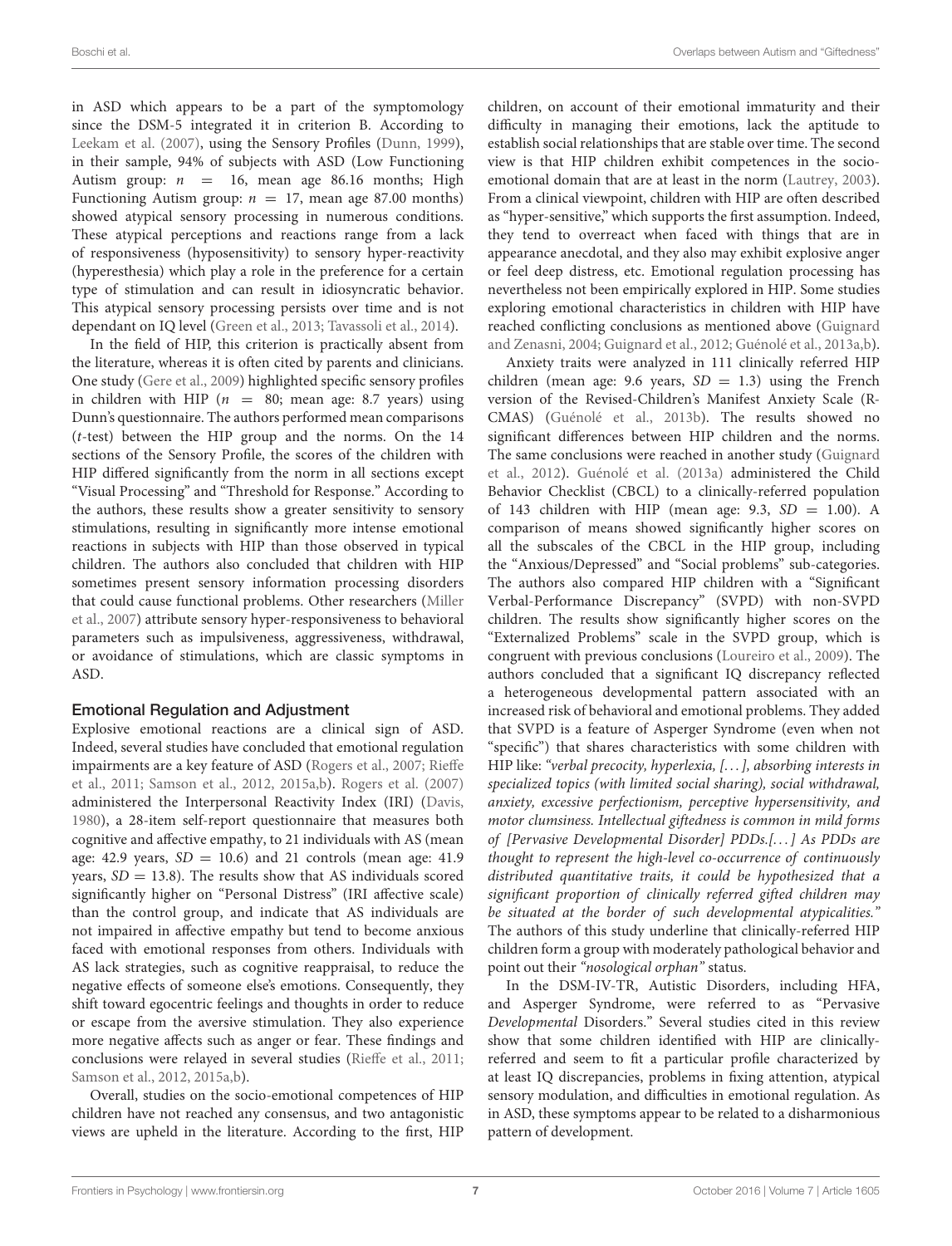## DEVELOPMENTAL CHARACTERISTICS OF CHILDREN WITH HIP

Greater maturity of neuro-sensory-motor, cognitive and language functions was observed in children between 0 and 36 months of age subsequently identified as HIP [\(Vaivre-Douret,](#page-15-16) [2004a](#page-15-16)[,b,](#page-15-17) [2011,](#page-15-18) [2012;](#page-15-2) [Loureiro et al., 2010\)](#page-14-28). On a strictly neuromotor level, Vaivre-Douret demonstrated that from birth, infants subsequently identified as HIP with a homogeneous WISCprofile showed active mobile exploration requiring efficient oculomotor characteristics, as well as efficient oculocephalogyric pursuit, suggesting early axial neuro-motor maturation (Vaivre-Douret and Jambaqué, [2006\)](#page-15-19). Between 0 and 2 years of age, an early disappearance of primitive reflexes was observed, as well as an advance in axial cephalocaudal and proximo-distal maturation [\(Vaivre-Douret, 2004b\)](#page-15-17). Developmental data confronted with Brunet-Lézine's scales for normal child development also shows early acquisition of primary motor skills—various motor skills were acquired on average 1 to 2 months  $(+1 SD$  to  $+2 SD)$  earlier in the children that later exhibited HIP [\(Vaivre-Douret, 2004a\)](#page-15-16). Furthermore, a large number of difficult pregnancies, and a large proportion of prematurely born infants are reported (18.6% of HIP children in one sample vs. 5.9% among typical children), including a large proportion of infants with a weight, height and cranial circumference that correspond to a percentile range equal to or greater than 90 (with respect to gestational age), in both new-born girls and boys [\(Vaivre-Douret et al., 2010\)](#page-15-20). HIP development could be linked to prenatal exposure to certain hormones [\(Mrazik and Dombrowski, 2010\)](#page-14-29), which also appear to play an important role in the etiology of autistic disorders.

[Planche and Gicquel \(2000\)](#page-14-30) established that, at the "formal operational stage" according to Piaget, performance discrepancies existed in HIP children on intra-individual level. Globally, once a developmental threshold is crossed, HIP children master operations related to that stage more quickly without necessarily being able to access the next stage much faster. In the period following access to a new stage, the different notional domains develop simultaneously at varying paces, causing a certain disharmony, and then become gradually homogenized. Access to a new developmental stage is reached by acquisitions in a particular notional field acting as a trigger. Likewise, HIP children are thought to be able to access the "concrete operational stage" by a different pathway from that of typically developing children, that is to say by mastering the invariance principle, which they acquire and generalize earlier than their peers of the same age, at a time when the other logical concepts are not yet present [\(Planche, 2008\)](#page-14-31). In accordance with this model, different developmental pathways need to be considered for different types of children.

This suggests that the development of HIP children appears to be on the one hand "accelerated," in case of homogeneous IQ profiles, according to Vaivre-Douret, but on the other hand should be considered in terms of unusualness, characterized more by irregularities and asynchronies, than by advanced development. These findings support the idea that some children identified with HIP may present moderate "Developmental Disorders" (See below **[Figure 1](#page-8-0)**). These overlaps highlighted so far seem to be present at more fundamental levels. Indeed, work on cerebral development and studies conducted in the field of neurobiology provide interesting data concerning the etiology of ASD and HIP.

### NEURODEVELOPMENT AND NEUROBIOLOGICAL ASPECTS OF ASD AND HIP: TOWARD A COMMON ETIOLOGY?

Our starting point is the Geschwind-Behan-Galaburda Model (GBG Model) [\(Geschwind and Behan, 1982;](#page-13-21) Geschwind and Galaburda, [1985\)](#page-13-22). A first study by [Geschwind and Behan](#page-13-21) [\(1982\)](#page-13-21) established that a frequent association between lefthandedness, auto-immune diseases and learning disorders in male subjects was attributable to fetal testosterone. According to this model, fetal testosterone slows down the maturation of the left hemisphere. Exposure to abnormally high levels of testosterone induces abnormalities in the left temporal lobe (in particular Wernicke's area and the Planum Temporale). In addition, fetal testosterone has a repressive effect on the thymus and impacts the maturation of the immune system. In this study, the authors mention celiac disease (an auto-immune disease) as being recurrent in autistic children, along with other autoimmune diseases for which the prevalence is higher in this population [\(Sweeten et al., 2003\)](#page-15-21).

The GBG model has been enriched by a large number of studies [\(Winner, 2000\)](#page-15-22), particularly one by [Benbow \(1986\)](#page-13-23) who noted a large proportion of left-handed or ambidextrous individuals who were asthmatic, allergic or myopic in an HIP population, linking these physiological characteristics to high exposure to fetal testosterone. This larger proportion of left-handed individuals among High IQ subjects appears in the conclusions of other studies [\(Annett and Kilshaw, 1982;](#page-13-24) [Geschwind and Behan, 1982;](#page-13-21) [Lewandowski and Kohlbrenner,](#page-14-32) [1985;](#page-14-32) [Casey et al., 1992\)](#page-13-25) and is also found in ASD populations [\(Hauck and Dewey, 2001;](#page-13-26) [Lindell and Hudry, 2013;](#page-14-33) Preslar et al., [2014\)](#page-15-23). Using a dichotic listening task, O'Boyle and Benbow [\(1990\)](#page-14-34) demonstrated that typical children tended to identify syllables better with their right ear, processed by the left hemisphere, while HIP children recognized the syllables with just as much accuracy in the left ear, processed by the right hemisphere, as in the right. An EEG study [\(O'Boyle et al., 1991\)](#page-14-35) confirmed this neuro-functional characteristic of HIP children, consisting in a greater involvement of the right hemisphere, and demonstrating a degree of hemispheric equipotentiality or lack of asymmetry. Further investigations [\(O'Boyle et al.,](#page-14-36) [1995;](#page-14-36) [Singh and O'Boyle, 2004;](#page-15-24) [O'Boyle, 2005,](#page-14-37) [2008\)](#page-14-38) highlighted not only a greater involvement of the right hemisphere in HIP subjects compared to typical subjects, but also a more efficient hemispheric interconnectivity than average, supposedly supported by anatomical and functional differences of the corpus callosum.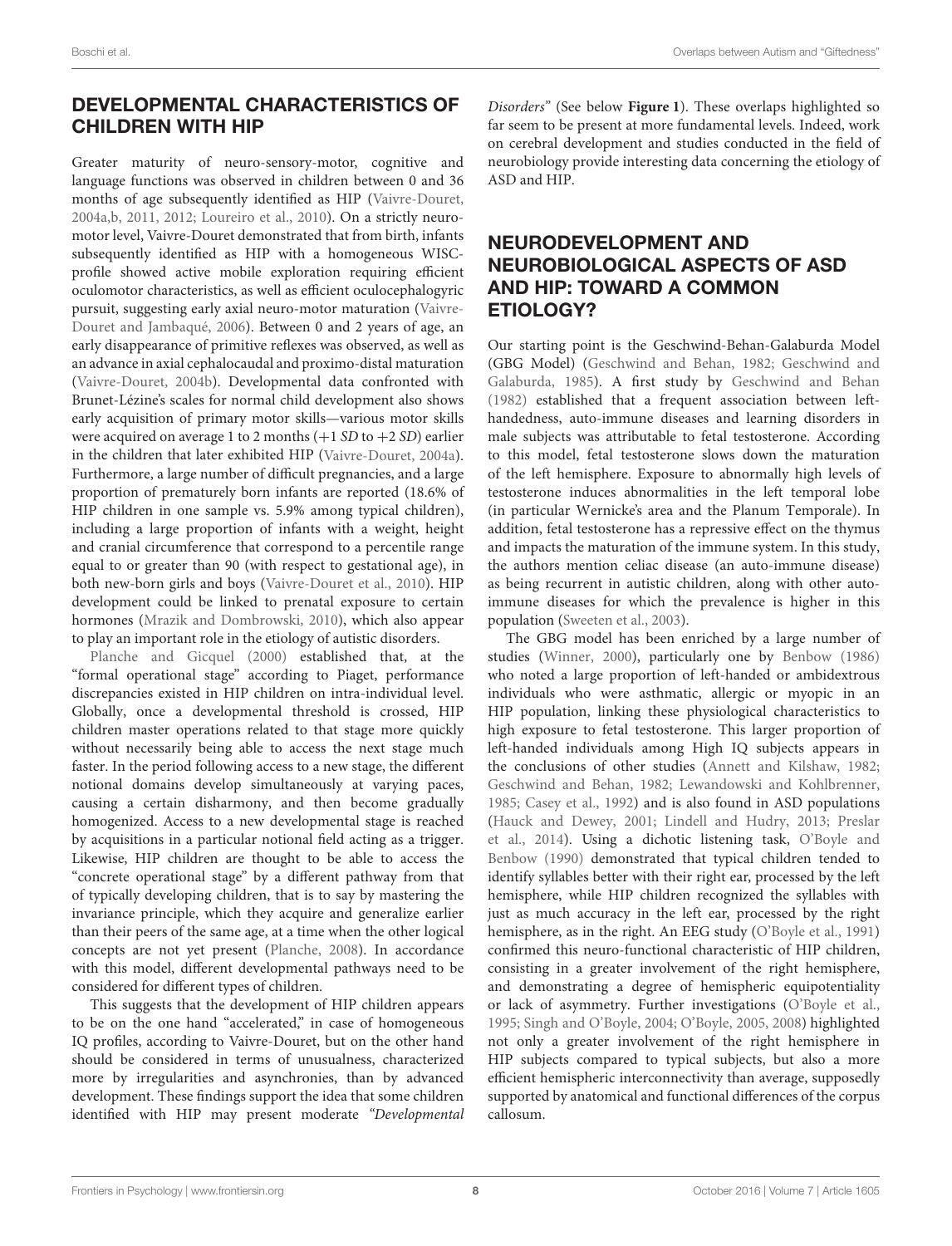

<span id="page-8-0"></span>Furthermore, other studies also highlighted less marked hemispheric asymmetry in ASD subjects, which could be attributed, according to a MEG study, to structural aberrations in the left Planum Temporale [\(Wilson et al., 2007\)](#page-15-25) already observed in previous studies on autism. In fact, studies on both children and adults have revealed that unlike what is observed in typical subjects, the left and right Planum Temporale in ASD subjects are equal in size [\(Rojas et al., 2002,](#page-15-26) [2005\)](#page-15-27). It is interesting to note that similar results were obtained with schizophrenic patients: a greater prevalence of left-handed or ambidextrous subjects and hemispheric equipotentiality, highlighted by a dichotic listening task, and lesser Planum Temporale asymmetry [\(Sommer et al.,](#page-15-28) [2001\)](#page-15-28), the same also being observed with dyslexic children [\(Bloom et al., 2013\)](#page-13-27).

Baron-Cohen and their collaborators consider that the cerebral developmental pathway among ASD subjects corresponds to an extremely masculinised brain, theorized in the model of the "extreme male brain theory" (EMB theory) [\(Baron-Cohen et al., 2005,](#page-13-28) [2011;](#page-13-29) [Auyeung et al., 2013\)](#page-13-30). Testosterone modifies neuronal connectivity, acting directly on DNA. It increases the formation of dendritic spines via a process mediated by BDNF (brain-derived neurotrophic factor). Androgen receptors are present at the start of the third trimester of pregnancy and their expression is very high, especially in the temporal lobe [\(Baron-Cohen et al., 2005\)](#page-13-28) which we know to be implicated in language and social stimulus processing, and which presents functional abnormalities in ASD subjects (Saitovitch et al., [2012;](#page-15-29) [Alaerts et al., 2014\)](#page-13-31). Furthermore, an endocrinology study [\(Palomba et al., 2012\)](#page-14-39) showed that the probability of giving birth to a child developing ASD is higher in women presenting hyperandrogenism with polycystic ovary syndrome.

The increased growth of dendritic spines is coherent with other research on cyto-architecture and neuronal connectivity in ASD. A certain number of studies demonstrated that atypical neuronal connectivity in ASD is characterized by underconnectivity in long-range circuits (the longitudinal fasciculi in particular) and by over-connectivity in local microcircuits, acquiring new functional properties but affecting complex information integration [\(Just et al., 2007;](#page-14-40) [Casanova and Trippe,](#page-13-32) [2009;](#page-13-32) [Schipul et al., 2011;](#page-15-30) [Maximo et al., 2014\)](#page-14-41). A very recent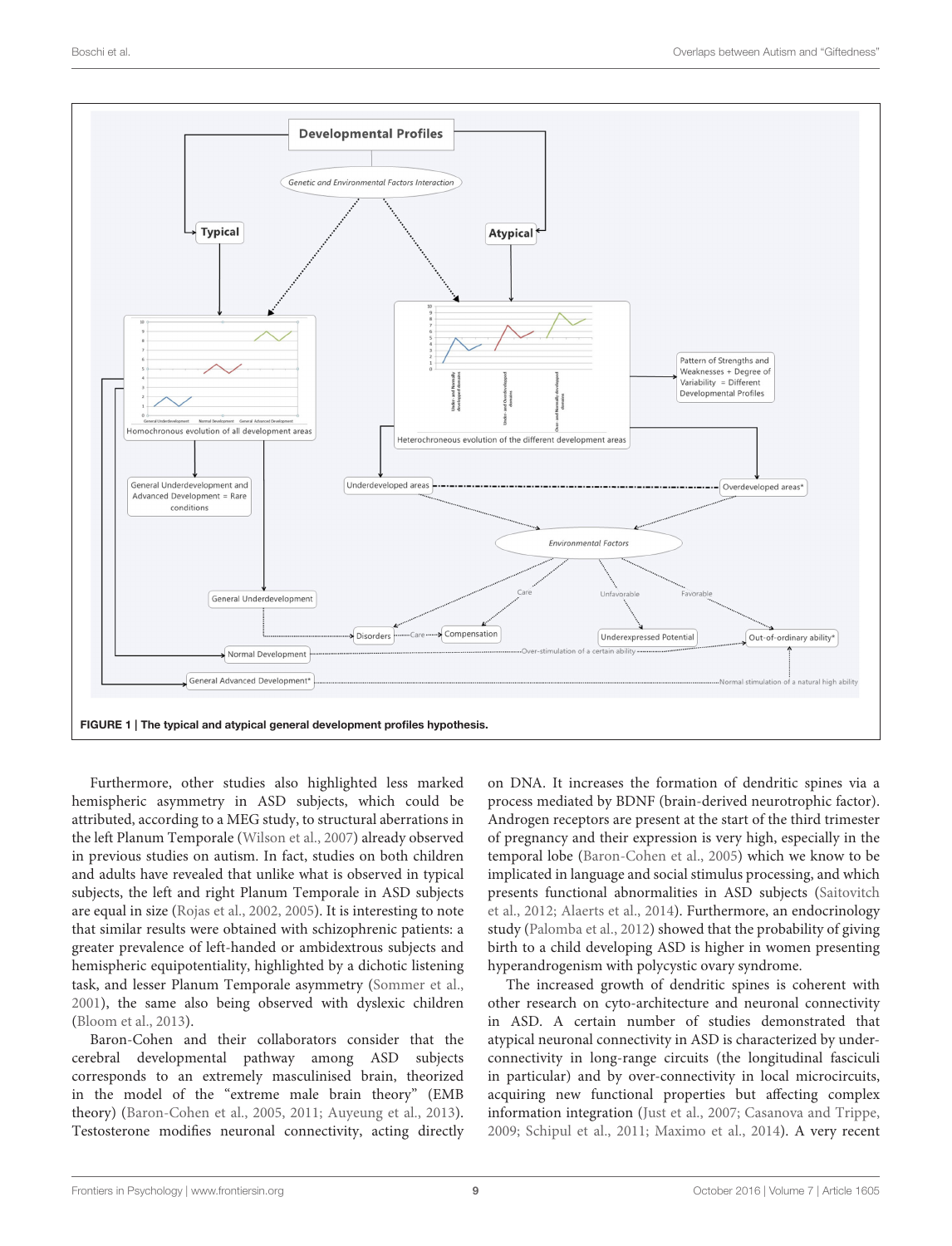study [\(Tang et al., 2014\)](#page-15-31), in a post-mortem analysis of ASD subjects' brains, highlighted increased dendritic spine density combined with reduced spine pruning in layer V pyramidal neurons within the Broadmann Area 21 (temporal cortex), a region involved in social processing.

These results are congruent with those of Markram and Markram [\(2010\)](#page-14-42) who, on the basis of their previous research, proposed a new neurobiological model of autism ("The Intense World Theory"). From an animal model of autism generated by intra-peritoneal injection of valproic acid (VPA) in pregnant rats, the authors observed neuronal over-connectivity in microcircuits in different regions of the neocortex (in particular the prefrontal and somatosensory cortex) and in the amygdala, among the offspring exposed to VPA. This over-connectivity is combined with hyper-reactivity and hyper-plasticity of these circuits, in turn sustained by glutamatergic system alterations because of over-expression of the NMDA receptor subunits NR2A and NRB2, implicated in memory and learning. According to the authors, these characteristics have consequences in the cognitive and behavioral areas and explain in particular the hyper-attention to detail, withdrawal into a secure environment characterized by the immutability resulting from adverse sensorial stimuli, emotional hypersensitivity and anxiety. This notion of hyperreactivity at the core of the Intense World Theory recalls Dabrowski's "over-excitability" [\(1964\)](#page-13-33) later returned to by Ackerman [\(Ackerman and Moyle, 2009\)](#page-13-34) for its relevance in identifying HIP children. In fact Dabrowski noted a strong propensity in these subjects to entertain an intense rapport with the world and to manifest over-excitability in response to environmental stimulations, which is in line with the conclusions of Gere.

Finally, we can mention the neurodevelopmental hypothesis set out by [Mrazik and Dombrowski \(2010\)](#page-14-29), for whom HIP originates from an atypical cerebral organization for which the etiology, along the same lines as ASD, learning disorders or even schizophrenia, could result from prenatal exposure to different types of events and molecules (influenza virus, known for is implication in schizophrenia, testosterone, fever, etc.) between the 2nd and 3rd trimesters of pregnancy. These prenatal exposures influence neuronal migration, proliferation, differentiation, myelinisation, and apoptosis, enabling the development of certain cerebral areas at the expense of others, and generating cortical symmetry, left hemisphere volume reduction, right hemisphere enhancement and a thickening of the corpus callosum. The authors suggest a biologically plausible hypothesis according to which the same neurobiological factors could contribute to the development of both neuro-psychopathologies and HIP, where current debate focuses on the hypothesis of a more favorable terrain for the emergence of these disorders.

## **DISCUSSION**

This article first of all underlines a near total absence of data on the similarities between ASD and HIP, despite growing clinical interest and the consequent need for empirical assessment. Obviously, this review does not enable direct comparison between ASD and HIP because the studies cited are not designed for that purpose, but it highlights several commonalities across numerous research areas (behavioral/clinical domain → neurobiological domain) which encourage further pursuit of this question.

This review of the literature based on a cross-sectional approach provides a more coherent overview of clinical observations and the results of empirical studies which are summarized hereafter (**[Table 2](#page-10-0)**). It first of all appears that children with ASD and a large proportion of children with HIP present heterogeneous IQ performances on the Wechsler scales. Although this characteristic is not specific to the two populations, it reflects cognitive strengths and weaknesses. This discrepancy could be found in other domains of ability and it could explain the presence of "Special Isolated Skills" (SIS). The prevalence of SIS among subjects with autism is, according to numerous studies, greater than in other clinical populations. Concerning SIS, no research has been conducted on HIP children, who by definition possess abilities above the norm, at least in certain cognitive domains. Yet it would be valuable to gain knowledge on the underlying mechanisms for the development of SIS or particular talents from the parallel study of ASD and HIP populations.

This review of the literature has also enabled alternative conceptions of "empathy" in autism to be approached. According to numerous recent studies, people with autism could have deficit in terms of "cognitive empathy," but not in terms of "affective empathy." The difficulty managing affects generated by emotional experiences in others could lead to personal distress reactions, characterized by withdrawing from the aversive stimulation. A flight reaction or an intense emotional reaction both reflect the difficulty in differentiating one's own emotional experience with that of another. Emotional hyper-reactivity has been more often described among HIP children, viewed as being "edgy," and this could be explained by sensory hyperaesthesia. Indeed, the amygdalae, one of the functions of which is the detection of the emotional valence of a stimulus, or more specifically the basal-lateral nucleus, receive numerous afferences from the thalamus, a relay structure for all sensory information. This is why the amygdalae are described as the "gateway to the sensory processing of emotions." The sensory atypicalities in autism, now well-documented, today appear as diagnostic criteria in the DSM-5, and could offer the means whereby emotional processes could be studied in this population, as well as in the HIP population, which probably has common characteristics in the sensory domain, and possibly in the emotional domain. However, research on sensory modulation in HIP is as yet very inadequate.

The same applies for emotional processes, where exploration has produced a fundamental contradiction: there seem to be HIP children who are socially well-adapted and present competences that are at least in the norm in this area, and conversely HIP children presenting socio-emotional difficulties where the etiology is not yet clear. It can be noted that from a clinical viewpoint, HIP children who encounter socio-emotional difficulties very often present other clinical features, such as the presence of specific interests of a non-social type, tendency to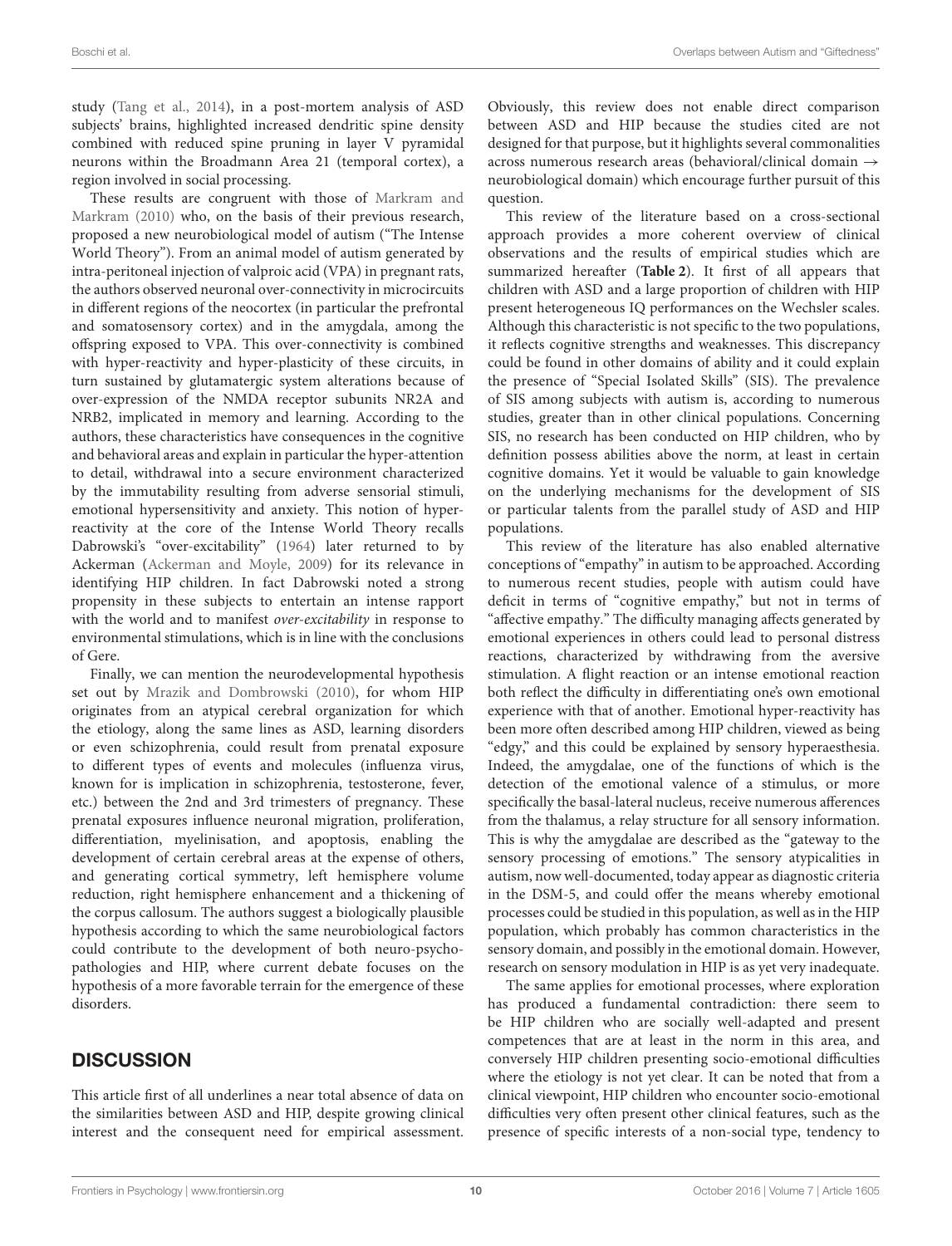|                    | <b>HFA/AS</b>                                                                                                                                                                                                                                                                                               | <b>AS/HIP</b>                                                                                                                                                                                                                                                                             |  |
|--------------------|-------------------------------------------------------------------------------------------------------------------------------------------------------------------------------------------------------------------------------------------------------------------------------------------------------------|-------------------------------------------------------------------------------------------------------------------------------------------------------------------------------------------------------------------------------------------------------------------------------------------|--|
| Similarities       | - "Coding" (WISC) < Norm<br>- Heterogeneous WISC profile<br>- Special isolated Skills<br>- Attention problems<br>- Atypicalities in sensory modulation<br>- Emotion regulation impairments<br>- High prevalence of lefthanders<br>- Greater involment of the RH<br>- Dysharmonious Developmental trajectory | - Verbal Skills/Extended Vocabulary<br>- Heterogeneous WISC profile<br>- Attention problems<br>- Atypicalities in sensory modulation<br>- Emotion regulation impairments<br>- High prevalence of lefthanders<br>- Greater involment of the RH<br>- Dysharmonious Developmental trajectory |  |
| <b>Differences</b> | - FSIQ $(AS > HFA)$<br>- Verbal Skills (AS > HFA)<br>- Severity level of the autistic symptomatology (HFA<br>$> AS$ )                                                                                                                                                                                       | - FSIQ (HIP $>$ AS)<br>- Socio-adaptative Skills (HIP > AS)<br>- Severity level of the autistic symptomatology<br>(AS > HIP)                                                                                                                                                              |  |

<span id="page-10-0"></span>

|  | TABLE 2   Summary of similarities and differences outlined by the literature between HFA and AS, and between AS and HIP |  |
|--|-------------------------------------------------------------------------------------------------------------------------|--|
|  |                                                                                                                         |  |

HFA, High Functioning Autism; AS, Asperger Syndrome; HIP, High Intellectual Potential; RH, Right Hemisphere; FSIQ, Full Scale Intelligence Quotient.

withdrawal into an often "rich interior world," considered to be secure by the child, all of which recalls autistic symptoms. On account of this tendency, ASD and/or HIP children are often considered to have attention problems. In certain cases, an additional diagnosis of ADHD is made. Numerous studies do show that the prevalence of ADHD is high among ASD subjects, and there is disagreement on the results for HIP subjects.

This review of the literature has enabled a certain profile of children to be sketched out, and a confrontation of clinical observations with empirical data. Nevertheless, the parallels are not altogether clear, on account of certain limitations linked to the present context, and in particular the conceptual blur concerning the definition of HIP.

### Limitations and Perspectives

That data in the area of HIP is as yet inadequate, and this is the first major limitation of this review. The lack of interest in the subject in research can perhaps be explained by the fact that for a long time the term "giftedness was mainly related to the field of education, and aroused interest mainly among parents, teachers and a few clinicians. In fact, the theme was for a long period considered too "unscientific" to be broached. However, the neuropsychological, socio-emotional and sometimes psychomotor difficulties encountered in these children, ever more numerous in consultation centers, brought the issue into the field of psychopathology and developmental disorders. Even so, the theme is still new, overlaps other fields of research, and is the subject of disagreements. These disagreements concern in particular the question of whether HIP is related to one or several clinical entities, remaining to be defined, or whether it is a cross-sectional phenomenon appearing conjointly in various known pathologies, or independently from them, i.e., among "healthy" subjects. In this review, the few studies available on HIP necessarily led to the consideration of certain publications in which the methodological quality did not equal that of the studies on autism. Indeed, the large number of studies on autism enables more stringent selection criteria, such as the systematic presence of a control group.

Another limitation in the present review is the conceptual blur around the term "giftedness." The conceptions of "giftedness" mentioned in the introduction are related to different phenomena and it currently seems crucial to clearly distinguish between them. Because of this, only research concerning individuals with an IQ of 130 or more were retained here. There are even so conflicting results across studies supposedly studying the same population. The reason for this is certainly that the definition of HIP based on a FSIQ score of 130 or more remains problematic. Indeed, in practice, most children with HIP consulting in a clinical structure present a heterogeneous profile and thus a statistically non-significant FSIQ. These children are identified by most of clinicians as "HIP" or as "gifted," but do not correspond strictly to the theoretical definition. Consequently, identifications are arbitrary: can we talk about HIP when just one Index is above 130; or when the VCI and the PRI are above 130, regardless of the other indexes? Do we consider that a FSIQ score should be calculated despite marked discrepancies between indexes? And if not, where do we place the threshold? At 15 points according to [Wechsler \(2003\)](#page-15-1)? At 23 points according to Flanagan and Kaufman (Flanagan and Kaufman, [2004\)](#page-13-6)? Currently, HIP is liable to be identified in all these cases, according to the clinician's positioning. These clinical issues have a considerable impact on research, in particular because the lack of consensus on the semantic level has consequences on inclusion criteria. This point does indeed constitute another limitation of this review, since it then becomes difficult to know precisely what types of children make up the HIP groups in the studies cited.

Certain studies did however attempt to compensate for this conceptual blur by separating "clinically referred" HIP children from HIP children presenting no associated disorders. Although inadequate, this procedure nevertheless enabled socio-adaptive difficulties to be evidenced in certain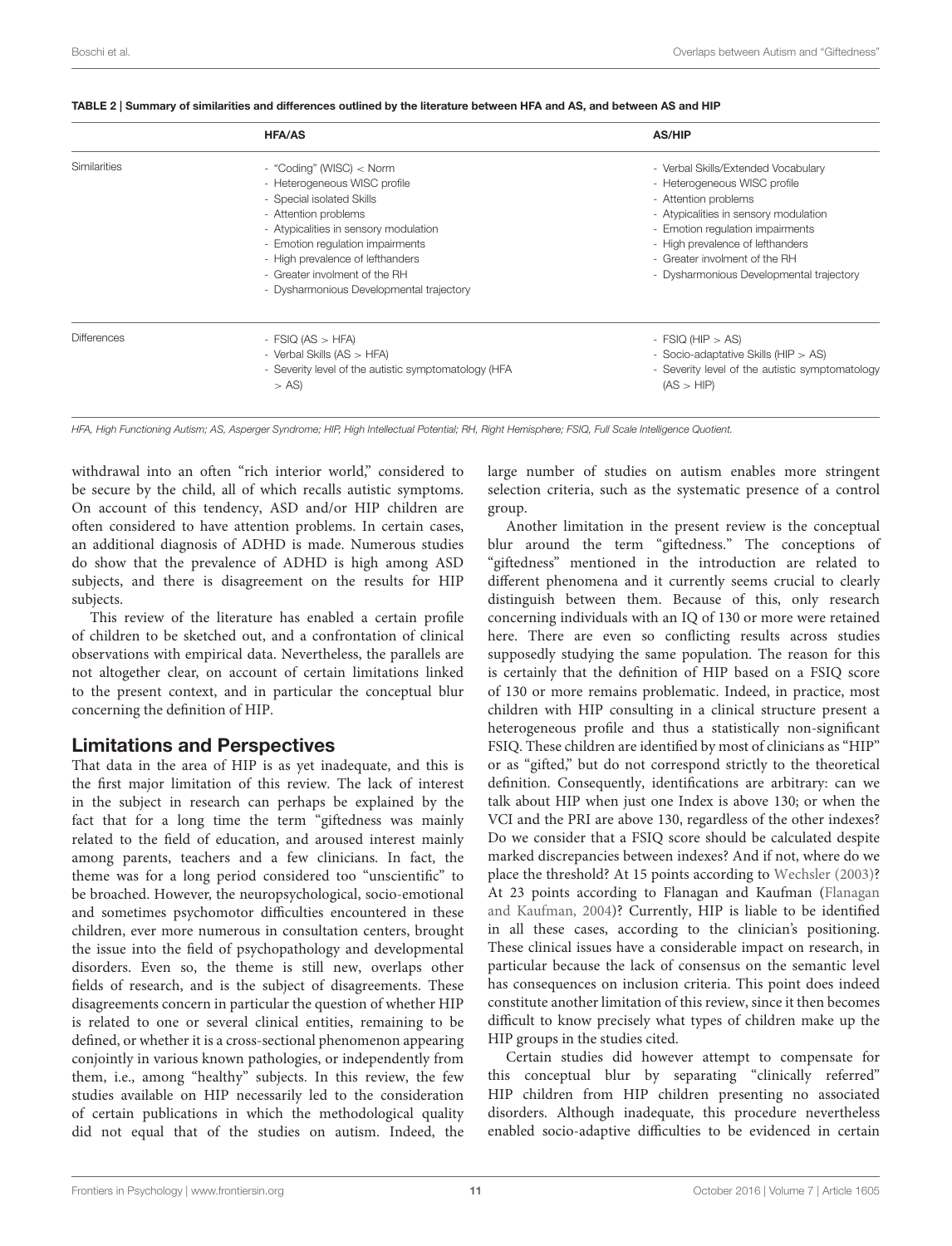children, leading to questionings on the nature of these difficulties also occurring in ASD children. Among the studies presented in this article, some were based upon another assumption and examined homogeneous and heterogeneous IQ profiles separately, and they showed that they could constitute differentiated neuropsychological and developmental profiles.

Heterogeneous IQ is a feature shared by ASD children and by a large proportion of HIP children, and it seems to be related to associated disorders, in particular developmental disorders. Indeed, this literature review, as a result of its cross-sectional approach, suggests that the clinical similarities observed between certain HIP children and certain ASD children stem from a more fundamental common base, and in particular certain characteristics of brain development determining the overall development of the individual. As in ASD, which is classified as a developmental disorder, certain HIP children have a developmental trajectory characterized by a degree of disharmony in the progression of different categories of acquisitions. From a genetic viewpoint, Ruthsatz et al. [\(2015\)](#page-15-6) have gone as far as suggesting a common etiology between ASD and "child prodigies" in their recent study.

In summary, this cross-sectional approach affords an overview of the issue and raises two important considerations: (1) HIP could cover different developmental profiles. One of them seems to be more likely to develop associated disorders; (2) Clinical observations, which initially pointed to an overlap between ASD and HIP, seem to be tending toward a more fundamental relationship between ASD and a certain form of HIP.

### Suggestions for Further Lines of Research

It is possible to consider this question of the similarities between ASD and HIP from a more holistic point of view and to integrate it into a "General Hypothesis" that also affords a differentiation between different profiles of "HIP." Indeed, two large categories of general development profiles could be identified (**[Figure 1](#page-8-0)**), one "typical" and one "atypical." According to this hypothesis, the first category could be characterized by a harmonious and synchronous evolution of all areas of development (including cognition, socioemotional development, psycho-motor development, etc.) with an overall progression rate that varies for each individual. These progression rates would then determine the individual's global level of ability which ranges from "general underdevelopment" to "general advanced development." The second category could be characterized by heterochrony in the evolution of the different areas of development. This heterochrony involves an independent progression rate in the different areas of development. Some of them may match the norm, whereas others may be retarded or over-developed. They would thus form a pattern of strengths and weaknesses reflecting different atypical developmental profiles, among them ASD, "Learning Disorders," ADHD, etc. These two large categories of profiles could be evidenced by a complete developmental assessment examining each function in each area of development (e.g., cognitive, socioemotional, psycho-motor, etc.).

Concerning the different HIP profiles, again according to this hypothesis, the asterisks (<sup>∗</sup> ) would each correspond to a particular definition of "giftedness": (1) Generally high aptitudes and harmonious developmental evolution (homogeneous high abilities on complete development evaluation including IQ); (2) Development of a particular talent as the result of the stimulation of one or more ability. In this case, the stimulation intensity would depend on "how far" the ability is naturally developed (cf. Differentiated Model of Giftedness and Talent, [Gagné, 2004\)](#page-13-35); and (3) Atypical neurodevelopmental profile characterized by some very marked strengths and by other normal or below-average abilities. The first profile is thought to be a fairly rare condition (about 2% of the population according to the normal distribution of IQ scores). The children belonging to the third profile are likely not to be as rare, and could have difficulties in different domains, although no full-blown disorders, alongside considerable skills.

This new approach provides a view of development that can integrate existing intelligence models such as the Cattell-Horn-Carroll model (CHC Model), revised in particular by McGrew [\(McGrew and Wendling, 2010;](#page-14-43) [Schneider and McGrew,](#page-15-32) [2012\)](#page-15-32), Gardner's multiple intelligence model [\(Gardner, 2003\)](#page-13-36) or Sternberg's "triarchic" model [\(Sternberg, 1985\)](#page-15-33). The CHC is a hierarchical intelligence model that combines part of the Cattell and Horn model of fluid intelligence (Gf) and crystallized intelligence (Gc) [\(Cattell, 1941;](#page-13-37) [Horn and Cattell,](#page-14-44) [1966\)](#page-14-44) with Carroll's "three stratum theory" [\(Carroll, 1993\)](#page-13-38). This is currently the dominant model, and combines unitarian and pluralist conceptions of intelligence. Carroll evidenced a hierarchical structure comprising three strata: (1) around 40 narrow, highly specific factors; (2) 8 broader factors grouping the 40 factors in the first stratum; (3) a general factor (gfactor). The eight factors of the second stratum are as follows: Fluid Intelligence (Gf), Crystallized Intelligence (Gc), General Memory and Learning (Gy), Broad Visual Perception (Gv), Broad Auditory Perception (Ga), Broad Retrieval Ability (Gr), Broad Cognitive Speediness (Gs), Processing Speed/RT Decision Speed (Gt). The work by [Schneider and McGrew \(2012\)](#page-15-32) enabled the CHC Model to be completed by adding other factors to stratum 2: Domain-specific knowledge (Gkn), Psychomotor ability (Gp), Psychomotor speed (Gps), Tactile processing (Gh), Kinesthetic processing (Gk), and olfactory processing (Go). The relative consensus provided by the CHC Model strongly influenced the design of the psychometric tests, in particular the Wechsler Scales where FSIQ relates to a general intelligence factor (g-factor) that is still the subject of debate. It can however be noted that, like the Wechsler scales, the CHC Model mainly focuses on purely cognitive functions, and does not take into account the whole range of developmental fields.

The revision produced by Schneider and McGrew (CHC Model v2.1) [\(Schneider and McGrew, 2012\)](#page-15-32) integrates the psychomotor and sensory dimensions, in addition to the visual and auditory dimensions, but sets aside the socio-emotional field which appears to be composed of more elementary units and could also belong to the 2nd stratum. Over the past decades, there has been research that shows that the socio-emotional field could be part of general development, because it occurs in stages that are ontologically determined. According to these studies, the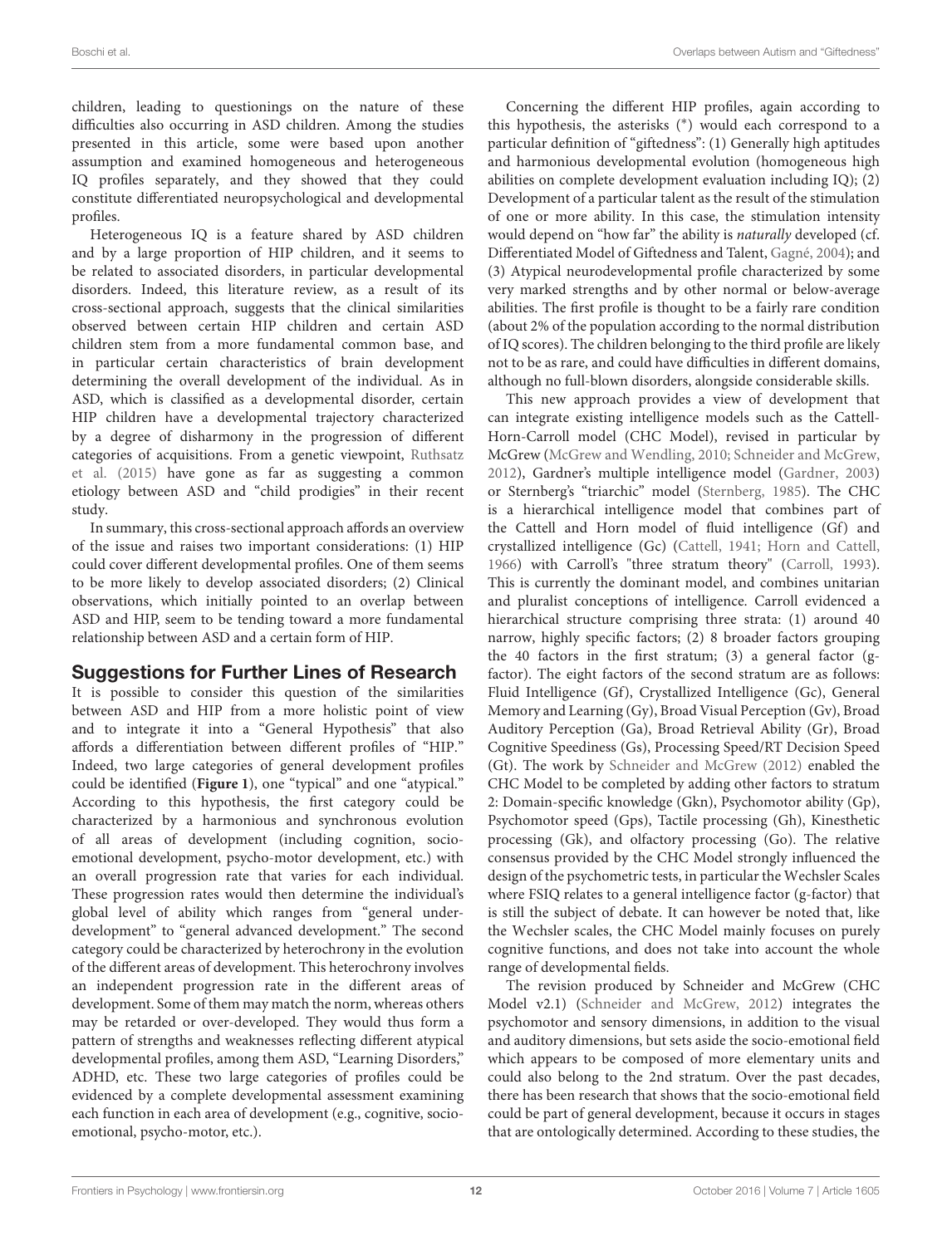young child progresses from the "emotional contagion" stage, a state in which it is difficult for him to differentiate himself from others and thus identify an emotion as being that of another person, (for instance an infant that cries at the sound of another infant's crying) [\(Simner, 1971;](#page-15-34) [Sagi and Hoffman,](#page-15-35) [1976\)](#page-15-35), toward an "empathy" stage properly speaking (nonsynonymous here with "emotional contagion"), a state in which the distinction between self and other enables the developing child to distance emotions belonging to another person, and to protect himself from emotional overwhelming [\(Hoffman, 1975,](#page-13-39) [1977;](#page-13-40) [Strayer, 1993;](#page-15-36) [Favre et al., 2009\)](#page-13-41). This trajectory from "emotional contagion" to "empathy" also enables the elaboration of a theory of mind. The socio-emotional sphere appears to be neglected by the current dominant models, despite the fact that it is arousing increasing interest, as can be seen from the work by Gardner, which integrates intra- and inter-personal intelligence, or the work by [Sternberg \(2000\)](#page-15-37). In all events, it appears essential in the area of the developmental characteristics of children with ASD who present a deficit that is linked to this field of development. This is also true for some children with HIP, sometimes considered to be "emotionally immature."

This hypothesis for general development profiles affords new perspectives concerning the g-factor, still under debate. Indeed, it appears that the g-factor is relevant within a typical, harmonious developmental trajectory. It however appears to lose significance, like the FSIQ for heterogeneous cognitive profiles, when the developmental pattern is characterized by very variable performances, and independent evolution of the different areas of development.

# **CONCLUSION**

In summary, the conclusions of several studies conducted in the field of ASD on the one hand and in the field of HIP on the other hand show some interesting "points of convergence" which could constitute an opening for future research. Indeed, some children with HIP seem to share various clinical signs with children with ASD (sensory atypicalities, attention switching problems, difficulties in emotional regulation), and also cognitive features, more specifically with children with AS (VIQ higher than PIQ; weak PSI, significant IQ discrepancy). From a developmental perspective, a significant IQ discrepancy, often observed in both children with HIP and with ASD, could reflect a heterogeneous developmental pattern according to several studies. Finally, some commonalities might also exist on a neurobiological level (exposure to high levels of fetal testosterone, interhemispheric equipotentiality, atypical neurological lateralization, lesser Planum Temporale asymmetry) and a genetic link could be explored with respect to the conclusions of the research by Ruthsatz et al.

The lack of empirical studies designed to compare these populations prevents a thorough analysis, but a new line of investigation can be suggested. It appears that the similarities observed between certain children with HIP and those with ASD without language delays could be explained by the fact that a large proportion of children identified as HIP present a general profile of heterogeneous development, characterized by a heterochronous evolution of the different areas of development, placing them under the heading "developmental disorders" when the deficits are marked. Indeed, some of these children with HIP could present a pattern of strengths and weaknesses similar to children with ASD without language delay. The key features of this developmental pattern remain undetermined, but children with ASD and some with HIP could for example present a developmental delay in specific components of the socio-emotional field. Thus, these children with HIP meet the DSM-5 criteria for ASD in a very moderate or atypical manner, and could be considered as belonging to the "Broad Autism Phenotype." From a neurobiological point of view, and according to [Mrazik and Dombrowski \(2010\)](#page-14-29), a prolonged exposure to fetal testosterone, which disorganizes cerebral development, could also constitute a common factor in the development of ASD and HIP.

Beyond clinical features and behavioral manifestations, there seems to be commonalities on more fundamental levels between ASD and HIP, but this question remains complex. This first tenuous link needs to be supported by empirical results from standardized protocols enabling direct comparisons between these populations. More precisely, future research should focus on identifying potential different phenotypes of HIP, or propose a methodology that integrates a distinction between "heterogeneous HIP" and "homogeneous HIP," not solely on the basis of an IQ assessment but on the basis of a complete neurodevelopmental evaluation including socio-emotional and psychomotor assessments. This first step seems to be essential for a better understanding of what underpins these clinical similarities between a subset of children with HIP and children with ASD. In addition, a comparative study of these specific populations could deepen our understanding of the nature of ASD.

# AUTHOR CONTRIBUTIONS

AB, PP, and LV elaborated the conception, initiated and co-coordinated the writing of the manuscript. AB searched and summarized the literature, wrote the manuscript and created the figures, under the supervision of PP and LV. CH and CD provided their expertise in their respective fields of competence (neuropsychology and genetic psychiatric disorders) and gave feedback on the elaboration of the manuscript. All authors have read and approved the final manuscript.

## FUNDING

The "Vinatier Hospital Center for the detection and management of rare diseases with psychiatric phenotype" (Lyon, France), and the "Initiative Autisme" placed under the aegis of the "Fondation de France" (Paris, France) encouraged this work and support publication fees.

## ACKNOWLEDGMENTS

Our thanks to Angela Swaine Verdier for reviewing the English, to "Le Vinatier Hospital" and "Initiative Autisme" for its financial support.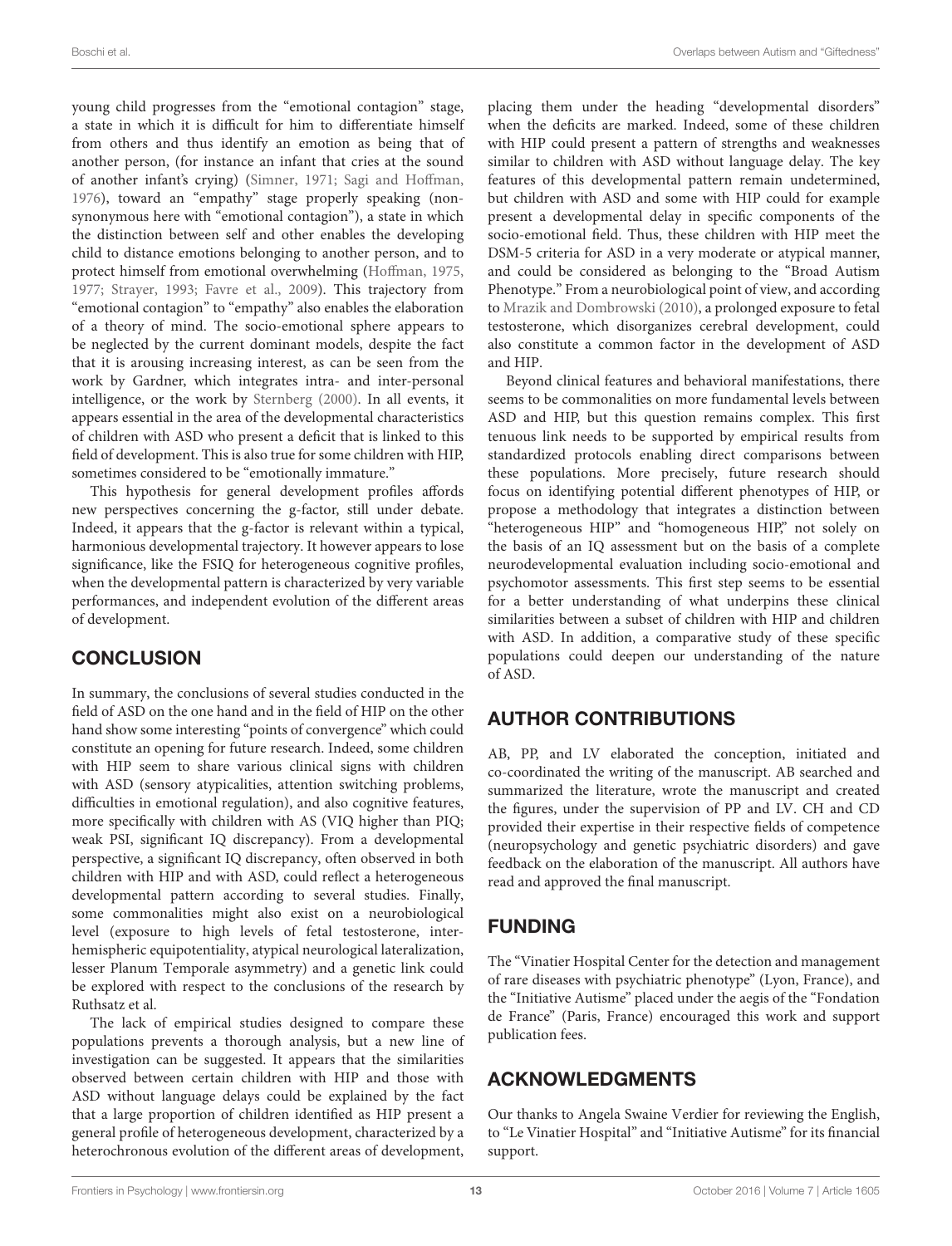<span id="page-13-32"></span>New York, NY: Cambridge University Press. Casanova, M., and Trippe, J. (2009). Radial cytoarchitecture and patterns of cortical connectivity in autism. Philos. Trans. R. Soc. B 364, 1433–1436. doi: 10.1098/rstb.2008.0331

<span id="page-13-38"></span>Carroll, J. B. (1993). Human Cognitive Abilities: A Survey of Factor-Analytic Studies.

<span id="page-13-25"></span>Casey, M. B., Pezaris, E., and Nuttall, R. L. (1992). Spatial ability as a predictor of math achievement: the importance of sex and handedness patterns. Neuropsychologia 30, 35–45. doi: 10.1016/0028-3932(92)90012-B

- <span id="page-13-37"></span>Cattell, R. B. (1941). Some theoretical issues in adult intelligence testing. Psychol. Bull. 38, 10.
- <span id="page-13-9"></span>Chiang, H.-M., Tsai, L. Y., Cheung, Y. K., Brown, A., and Li, H. (2014). A meta-analysis of differences in IQ profiles between individuals with Asperger's disorder and high-functioning autism. J. Autism Dev. Disord. 44, 1577–1596. doi: 10.1007/s10803-013-2025-2

<span id="page-13-33"></span>Dabrowski, K. (1964). Positive Disintegration. Oxford: Little, Brown.

<span id="page-13-17"></span>Davis, M. H. (1980). A Multidimensional Approach to Individual Differences in Empathy. JSAS Catalog of Selected Documents in Psychology.

- <span id="page-13-2"></span>Doobay, A. F., Foley-Nicpon, M., Ali, S. R., and Assouline, S. G. (2014). Cognitive, adaptive, and psychosocial differences between high ability youth with and without autism spectrum disorder. J. Autism Dev. Disord. 44, 2026–2040. doi: 10.1007/s10803-014-2082-1
- <span id="page-13-14"></span>Dunn, W. (1999). The Sensory Profiles. San Antonio, TX: The Psychological Corporation.
- <span id="page-13-41"></span>Favre, D., Joly, J., Reynaud, C., and Salvador, L.-L. (2009). Empathie, contagion émotionnelle et coupure par rapport aux émotions: validation d'un test pour repérer et aider des élèves à risque (Empathy, emotional contagion and splitting with emotions: validation of a test to locate and help pupils at risk). Rev. Eur. Psychol. Appl. 59, 211–227. doi: 10.1016/j.erap.2009.03.004
- <span id="page-13-6"></span>Flanagan, D. P., and Kaufman, A. S. (2004). Essentials of WISC-IV Assessment, Vol. 46. New Jersey, NJ: John Wiley & Sons.
- <span id="page-13-35"></span>Gagné, F. (2004). Transforming gifts into talents: the DMGT as a developmental theory 1. High Ability Stud. 15, 119–147. doi: 10.1080/1359813042000314682
- <span id="page-13-36"></span>Gardner, H. (2003). Multiple Intelligences after Twenty Years. Chicago, IL: American Educational Research Association.
- <span id="page-13-16"></span>Gere, D. R., Capps, S. C., Mitchell, D. W., and Grubbs, E. (2009). Sensory sensitivities of gifted children. Am. J. Occupational Ther. 63, 288–295. doi: 10.5014/ajot.63.3.288
- <span id="page-13-21"></span>Geschwind, N., and Behan, P. (1982). Left-handedness: association with immune disease, migraine, and developmental learning disorder. Proc. Natl. Acad. Sci. U.S.A. 79, 5097–5100. doi: 10.1073/pnas.79.16.5097
- <span id="page-13-22"></span>Geschwind, N., and Galaburda, A. M. (1985). Cerebral lateralization: biological mechanisms, associations, and pathology: I. A hypothesis and a program for research. Arch. Neurol. 42, 428–459. doi: 10.1001/archneur.1985.04060050026008
- <span id="page-13-7"></span>Ghaziuddin, M., and Mountain-Kimchi, K. (2004). Defining the intellectual profile of Asperger syndrome: comparison with high-functioning autism. J. Autism Dev. Disord. 34, 279–284. doi: 10.1023/B:JADD.0000029550. 19098.77
- <span id="page-13-8"></span>Girardot, A.-M., De Martino, S., Chatel, C., Da Fonseca, D., Rey, V., and Poinso, F. (2012). Les profils cognitifs dans les troubles envahissants du développement (Cognitive profiles in pervasive developmental disorders). Encéphale Re. Psychiatr. Clin. Biol. Thér. 38, 488–495. doi: 10.1016/j.encep.2012. 01.013
- <span id="page-13-15"></span>Green, S. A., Rudie, J. D., Colich, N. L., Wood, J. J., Shirinyan, D., Hernandez, L., et al. (2013). Overreactive brain responses to sensory stimuli in youth with autism spectrum disorders. J. Am. Acad. Child Adolesc. Psychiatry 52, 1158–1172. doi: 10.1016/j.jaac.2013.08.004
- <span id="page-13-13"></span>Grzadzinski, R., Di Martino, A., Brady, E., Mairena, M. A., O'Neale, M., Petkova, E., et al. (2011). Examining autistic traits in children with ADHD: does the autism spectrum extend to ADHD? J. Autism Dev. Disord. 41, 1178–1191. doi: 10.1007/s10803-010-1135-3
- <span id="page-13-1"></span>Guénolé, F., Louis, J., Creveuil, C., Baleyte, J.-M., Montlahuc, C., Fourneret, P., et al. (2013a). Behavioral profiles of clinically referred children with intellectual giftedness. Biomed. Res. Int. 2013:540153. doi: 10.1155/2013/540153
- <span id="page-13-20"></span>Guénolé, F., Louis, J., Creveuil, C., Montlahuc, C., Baleyte, J.-M., Fourneret, P., et al. (2013b). Étude transversale de l'anxiété trait dans un groupe de 111 enfants intellectuellement surdoués (A cross-sectional study of trait-anxiety in a group of 111 intellectually gifted children). Encéphale Re. Psychiatr. Clin. Biol. Thér. 39, 278–283. doi: 10.1016/j.encep.2013.02.001
- <span id="page-13-19"></span>Guignard, J.-H., Jacquet, A.-Y., and Lubart, T. I. (2012). Perfectionism and anxiety: a paradox in intellectual giftedness? PLoS ONE 7:e41043. doi: 10.1371/journal.pone.0041043
- <span id="page-13-18"></span>Guignard, J.-H., and Zenasni, F. F. (2004). Les caractéristiques émotionnelles des enfants à haut potentiel. Psychol. Française 49, 305–319. doi: 10.1016/S0033- 2984(04)00048-2
- <span id="page-13-26"></span>Hauck, J. A., and Dewey, D. (2001). Hand preference and motor functioning in children with autism. J. Autism Dev. Disord. 31, 265–277. doi: 10.1023/A:1010791118978
- <span id="page-13-39"></span>Hoffman, M. L. (1975). Developmental synthesis of affect and cognition and its implications for altruistic motivation. Dev. Psychol. 11, 607–622. doi: 10.1037/0012-1649.11.5.607
- <span id="page-13-40"></span>Hoffman, M. L. (1977). "Empathy, its development and prosocial implications," in Nebraska Symposium on Motivation (Lincoln, NE: University of Nebraska Press), 25169–25217.

**REFERENCES** 

7610.2007.01735.x

10.1098/rstb.2008.0337

10.1126/science.1115455

10.1080/02783190902737640

1589–1600. doi: 10.1093/scan/nst156

<span id="page-13-34"></span>Ackerman, C. M., and Moyle, V. F. (2009). Special issue: Dabrowski's theory of positive disintegration. Roeper Rev. 31, 79–80. doi:

<span id="page-13-31"></span>Alaerts, K., Woolley, D. G., Steyaert, J., Di Martino, A., Swinnen, S. P., and Wenderoth, N. (2014). Underconnectivity of the superior temporal sulcus predicts emotion recognition deficits in autism. Soc. Cogn. Affect. Neurosci. 9,

<span id="page-13-0"></span>American Psychiatric Association (2013). Diagnostic and Statistical Manual of Mental Disorders, 5th Edn. Washington, DC: American Psychiatric Press. Annett, M., and Kilshaw, D. (1982). Mathematical ability and lateral asymmetry.

<span id="page-13-12"></span>Antshel, K. M., Faraone, S. V., Stallone, K., Nave, A., Kaufmann, F. A., Doyle, A., et al. (2007). Is attention deficit hyperactivity disorder a valid diagnosis in the presence of high IQ? Results from the MGH Longitudinal Family Studies of ADHD. J. Child Psychol. Psychiatry 48, 687–694. doi: 10.1111/j.1469-

<span id="page-13-4"></span>Asperger, H. (1944). Die "autistischen psychopathen" im kindesalter. Eur. Arch.

<span id="page-13-3"></span>Assouline, S. G., Nicpon, M. F., and Doobay, A. (2009). Profoundly gifted girls and autism spectrum disorder a psychometric case study comparison. Gifted Child

<span id="page-13-30"></span>Auyeung, B., Lombardo, M. V., and Baron-Cohen, S. (2013). Prenatal and postnatal hormone effects on the human brain and cognition. Pflügers Arch.

<span id="page-13-10"></span>Baron-Cohen, S., Ashwin, E., Ashwin, C., Tavassoli, T., and Chakrabarti, B. (2009). Talent in autism: hyper-systemizing, hyper-attention to detail and sensory hypersensitivity. Philos. Trans. R. Soc. B 364, 1377–1383. doi:

<span id="page-13-28"></span>Baron-Cohen, S., Knickmeyer, R. C., and Belmonte, M. K. (2005). Sex differences in the brain: implications for explaining autism. Science 310, 819–823. doi:

<span id="page-13-29"></span>Baron-Cohen, S., Lombardo, M. V., Auyeung, B., Ashwin, E., Chakrabarti, B., and Knickmeyer, R. (2011). Why are autism spectrum conditions more prevalent in

<span id="page-13-23"></span><span id="page-13-5"></span>Benbow, C. P. (1986). Physiological correlates of extreme intellectual precocity. Neuropsychologia 24, 719–725. doi: 10.1016/0028-3932(86)90011-4 Bessou, A., Montlahuc, C., Louis, J., Fourneret, P., and Revol, O. (2005). Profil psychométrique de 245 enfants intellectuellement précoces au WISC-III [Psychometric profile of 245 intellectually precocious children (WISC III)].

<span id="page-13-27"></span>Bloom, J. S., Garcia-Barrera, M. A., Miller, C. J., Miller, S. R., and Hynd, G. W. (2013). Planum temporale morphology in children with developmental dyslexia. Neuropsychologia 51, 1684–1692. doi:

<span id="page-13-11"></span>males? PLoS Biol. 9:e1001081. doi: 10.1371/journal.pbio.1001081 Baron-Cohen, S., Wheelwright, S., Skinner, R., Martin, J., and Clubley, E. (2001). The Autism-Spectrum Quotient (AQ): evidence from asperger syndrome/highfunctioning autism, malesand females, scientists and mathematicians. J. Autism

Dev. Disord. 31, 5–17. doi: 10.1023/A:1005653411471

Approche Neuropsychol. Apprentissages Enfant 17, 23–28.

10.1016/j.neuropsychologia.2013.05.012

Psychiatry Clin. Neurosci. 117, 76–136. doi: 10.1007/bf01837709

Eur. J. Physiol. 465, 557–571. doi: 10.1007/s00424-013-1268-2

Q. 53, 89–105. doi: 10.1177/0016986208330565

<span id="page-13-24"></span>Cortex 18, 547–568. doi: 10.1016/S0010-9452(82)80053-1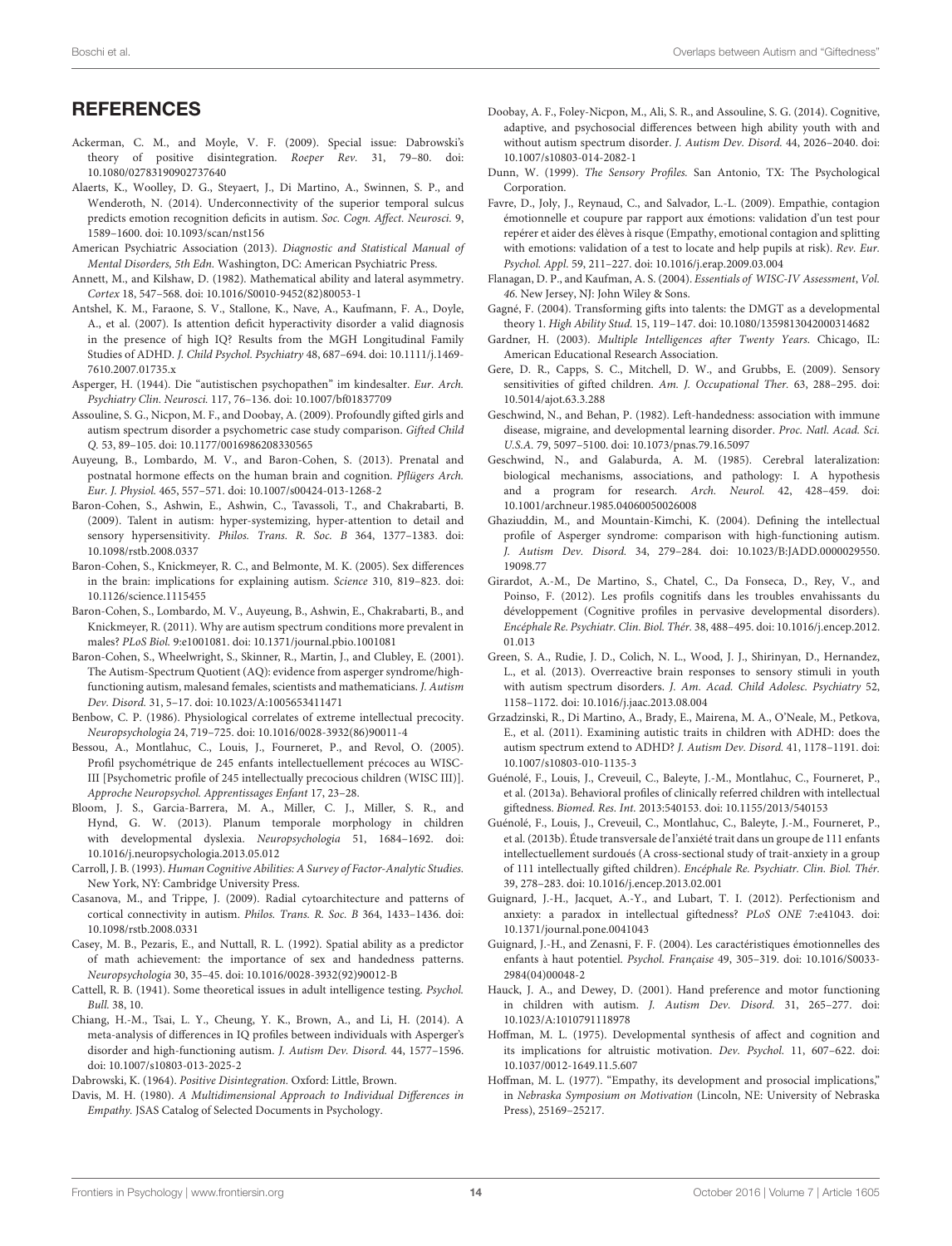- <span id="page-14-44"></span>Horn, J. L., and Cattell, R. B. (1966). Refinement and test of the theory of fluid and crystallized general intelligences. J. Educ. Psychol. 57:253. doi: 10.1037/h0023816
- <span id="page-14-7"></span>Howlin, P. (2003). Outcome in high-functioning adults with autism with and without early language delays: implications for the differentiation between autism and Asperger syndrome. J. Autism Dev. Disord. 33, 3–13. doi: 10.1023/A:1022270118899
- <span id="page-14-21"></span>Howlin, P., Goode, S., Hutton, J., and Rutter, M. (2009). Savant skills in autism: psychometric approaches and parental reports. Philos. Trans. R. Soc. B 364, 1359–1367. doi: 10.1098/rstb.2008.0328
- <span id="page-14-15"></span>Huber, D. H. (2008). Clinical Presentation of Autism Spectrum Disorders in Intellectually Gifted Students. Ann Arbor, MI: ProQuest Information & Learning, US.
- <span id="page-14-16"></span>Jambaqué, I. (2004). Contribution de la neuropsychologie développementale à l'étude des sujets à haut potentiel: une revue de questions (Contribution of developmental neuropsychology to the study of gifted individuals). Psychol. Française 49, 267–276. doi: 10.1016/S0033-2984(04)00042-1
- <span id="page-14-40"></span>Just, M. A., Cherkassky, V. L., Keller, T. A., Kana, R. K., and Minshew, N. J. (2007). Functional and anatomical cortical underconnectivity in autism: evidence from an fMRI study of an executive function task and corpus callosum morphometry. Cereb. Cortex 17, 951–961. doi: 10.1093/cercor/bhl006
- <span id="page-14-10"></span>Kaland, N. (2011). Brief report: should asperger syndrome be excluded from the forthcoming DSM-V? Res. Autism Spectr. Disord. 5, 984–989. doi: 10.1016/j.rasd.2011.01.011
- <span id="page-14-6"></span>Kanner, L. (1943). Autistic disturbances of affective contact. Nervous Child 2, 217–250.
- <span id="page-14-11"></span>Kaufman, A. S. (1992). Evaluation of the WISC-III and WPPSI—R for gifted children. Roeper Rev. 14, 154–158. doi: 10.1080/02783199209553413
- <span id="page-14-18"></span>Koyama, T., Tachimori, H., Osada, H., Takeda, T., and Kurita, H. (2007). Cognitive and symptom profiles in Asperger's syndrome and high-functioning autism. Psychiatry Clin. Neurosci. 61, 99–104. doi: 10.1111/j.1440-1819.2007.01617.x
- <span id="page-14-27"></span>Lautrey, J. (2003). L'état de la Recherche Sur les Enfants Dits Surdoués. Paris: Laboratoire Cognition & Développement, Université Paris V.
- <span id="page-14-25"></span>Leekam, S. R., Nieto, C., Libby, S. J., Wing, L., and Gould, J. (2007). Describing the sensory abnormalities of children and adults with autism. J. Autism Dev. Disord. 37, 894–910. doi: 10.1007/s10803-006-0218-7
- <span id="page-14-32"></span>Lewandowski, L., and Kohlbrenner, R. (1985). Lateralization in gifted children. Dev. Neuropsychol. 1, 277–282. doi: 10.1080/87565648509540314
- <span id="page-14-33"></span>Lindell, A. K., and Hudry, K. (2013). Atypicalities in cortical structure, handedness, and functional lateralization for language in autism spectrum disorders. Neuropsychol. Rev. 23, 257–270. doi: 10.1007/s11065-013-9234-5
- <span id="page-14-12"></span>Liratni, M., and Pry, R. (2007). Psychométrie et WISC IV: quel avenir pour l'identification des enfants à haut potentiel intellectuel? (Psychometry and WISC IV: What is the future of gifted children's identification?) Neuropsychiatr. Enfance Adolesc. 55, 214–219. doi: 10.1016/j.neurenf.2007.06.003
- <span id="page-14-3"></span>Liratni, M., and Pry, R. (2011). Enfants à haut potentiel intellectuel: psychopathologie, socialisation et comportements adaptatifs (Gifted children: psychopathology, socialization and adaptive behaviors). Neuropsychiatr. Enfance Adolesc. 59, 327–335. doi: 10.1016/j.neurenf.2010. 11.005
- <span id="page-14-13"></span>Liratni, M., and Pry, R. (2012). Profils psychométriques de 60 enfants à haut potentiel au WISC IV (WISC IV psychometric profiles of 60 gifted children). Prat. Psychol. 18, 63–74. doi: 10.1016/j.prps.2011.01.006
- <span id="page-14-4"></span>Little, C. (2002). Which is it? Asperger's Syndrome or giftedness? Defining the differences. Gifted Child Today 25, 58–63.
- <span id="page-14-14"></span>Lohman, D. F., Gambrell, J., and Lakin, J. (2008). The commonality of extreme discrepancies in the ability profiles of academically gifted students. Psychol. Sci. 50, 269–282.
- <span id="page-14-28"></span>Loureiro, I. S., Lowenthal, F., Lefebvre, L., and Vaivre-Douret, L. (2010). Étude des caractéristiques psychologiques et psychobiologiques des enfants à haut potentiel (Psychological and psychobiological profiles of highly gifted children). Enfance 62, 27–44. doi: 10.4074/S0013754510001047
- <span id="page-14-23"></span>Loureiro, I. S., Lowenthal, L., Lefebvre, L., and Vaivre-Douret, L. (2009). Le trouble déficitaire de l'attention chez l'enfant à haut potentiel: étude exploratoire. Approche Neuropsychol. Apprentissages Chez l'Enfant 101, 317–322.
- <span id="page-14-5"></span>Lovecky, D. V. (2003). Different Minds: Gifted Children with AD/HD, Asperger Syndrome, and Other Learning Deficits. London: Jessica Kingsley Publishers.
- <span id="page-14-1"></span>Lupart, J. L., and Pyryt, M. C. (1996). "Hidden gifted" students: underachiever prevalence and profile. J. Educ Gifted 20, 36–53. doi: 10.1177/016235329602000103
- <span id="page-14-8"></span>Macintosh, K. E., and Dissanayake, C. (2004). Annotation: the similarities and differences between autistic disorder and Asperger's disorder: a review of the empirical evidence. J. Child Psychol. Psychiatry 45, 421–434. doi: 10.1111/j.1469-7610.2004.00234.x
- <span id="page-14-42"></span>Markram, K., and Markram, H. (2010). The intense world theory–a unifying theory of the neurobiology of autism. Front. Hum. Neurosci. 4:224. doi: 10.3389/fnhum.2010.00224
- <span id="page-14-24"></span>Martin, J., Cooper, M., Hamshere, M. L., Pocklington, A., Scherer, S. W., and Kent, L. (2014). Biological overlap of attention-deficit/hyperactivity disorder and autism spectrum disorder: evidence from copy number variants. J. Am. Acad. Child Adolesc. Psychiatry 53, 761–770. doi: 10.1016/j.jaac.2014.03.004
- <span id="page-14-9"></span>Matson, J. L., and Boisjoli, J. A. (2008). Strategies for assessing Asperger's syndrome: a critical review of data based methods. Res. Autism Spectr. Disord. 2, 237–248. doi: 10.1016/j.rasd.2007.06.003
- <span id="page-14-41"></span>Maximo, J. O., Cadena, E. J., and Kana, R. K. (2014). The implications of brain connectivity in the neuropsychology of autism. Neuropsychol. Rev. 24, 16–31. doi: 10.1007/s11065-014-9250-0
- <span id="page-14-43"></span>McGrew, K. S., and Wendling, B. J. (2010). Cattell-Horn-Carroll cognitiveachievement relations: what we have learned from the past 20 years of research. Psychol. Sch. 47, 651–675. doi: 10.1002/pits.20497
- <span id="page-14-22"></span>Meilleur, A.-A. S., Jelenic, P., and Mottron, L. (2015). Prevalence of clinically and empirically defined talents and strengths in Autism. J. Autism Dev. Disord. 45, 1354–1367. doi: 10.1007/s10803-014-2296-2
- <span id="page-14-26"></span>Miller, L. J., Anzalone, M. E., Lane, S. J., Cermak, S. A., and Osten, E. T. (2007). Concept evolution in sensory integration: a proposed nosology for diagnosis. Am. J. Occup. Ther. 61, 135–140. doi: 10.5014/ajot.61.2.135
- <span id="page-14-29"></span>Mrazik, M., and Dombrowski, S. C. (2010). The neurobiological foundations of giftedness. Roeper Rev. 32, 224–234. doi: 10.1080/02783193.2010.508154
- <span id="page-14-2"></span>Neihart, M. (2000). Gifted children with Asperger's syndrome. Gifted Child Q. 44, 222–230. doi: 10.1177/001698620004400403
- <span id="page-14-19"></span>Noterdaeme, M., Wriedt, E., and Höhne, C. (2010). Asperger's syndrome and highfunctioning autism: Language, motor and cognitive profiles. Eur. Child Adolesc. Psychiatry 19, 475–481. doi: 10.1007/s00787-009-0057-0
- <span id="page-14-37"></span>O'Boyle, M. W. (2005). Some current findings on brain characteristics of the mathematically gifted adolescent. Int. Educ. J. 6, 247–251.
- <span id="page-14-38"></span>O'Boyle, M. W. (2008). Mathematically gifted children: developmental brain characteristics and their prognosis for well-being. Roeper Rev. 30, 181–186. doi: 10.1080/02783190802199594
- <span id="page-14-35"></span>O'Boyle, M. W., Alexander, J. E., and Benbow, C. P. (1991). Enhanced right hemisphere activation in the mathematically precocious: a preliminary EEG investigation. Brain Cogn. 17, 138–153.
- <span id="page-14-34"></span>O'Boyle, M. W., and Benbow, C. P. (1990). Enhanced right hemisphere involvement during cognitive processing may relate to intellectual precocity. Neuropsychologia 28, 211–216.
- <span id="page-14-36"></span>O'Boyle, M. W., Benbow, C. P., and Alexander, J. E. (1995). Sex differences, hemispheric laterality, and associated brain activity in the intellectually gifted. Dev. Neuropsychol 11, 415–443.
- <span id="page-14-39"></span>Palomba, S., Marotta, R., Di Cello, A., Russo, T., Falbo, A., Orio, F., et al. (2012). Pervasive developmental disorders in children of hyperandrogenic women with polycystic ovary syndrome: a longitudinal case–control study. Clin. Endocrinol. (Oxf). 77, 898–904. doi: 10.1111/j.1365-2265.2012.04443.x
- <span id="page-14-17"></span>Pereira-Fradin, M. (2004). La variabilité intra-individuelle chez les enfants à haut potentiel intellectuel. Psychol. Française 49, 253–266. doi: 10.1016/j.psfr.2004.07.002
- <span id="page-14-0"></span>Pfeiffer, S. I. (2009). The gifted: clinical challenges for child psychiatry. J. Am. Acad. Child Adolesc. Psychiatry 48, 787–790. doi: 10.1097/CHI.0b013e3181aa039d
- <span id="page-14-31"></span>Planche, P. (2008). Les Enfants à Haut Potentiel: Caractéristiques Cognitives et Développementales. Paris: Tikinagan Edition.
- <span id="page-14-30"></span>Planche, P., and Gicquel, M.-C. (2000). L'accession à l'opérativité formelle chez les enfants intellectuellement précoces (The development of formal operational functioning in intellectually gifted children). Int. J. Psychol. 35, 219–227. doi: 10.1080/00207590050171157
- <span id="page-14-20"></span>Planche, P., and Lemonnier, E. (2012). Children with high-functioning autism and Asperger's syndrome: can we differentiate their cognitive profiles? Res. Autism Spect. Disord. 6, 939–948. doi: 10.1016/j.rasd.2011.12.009